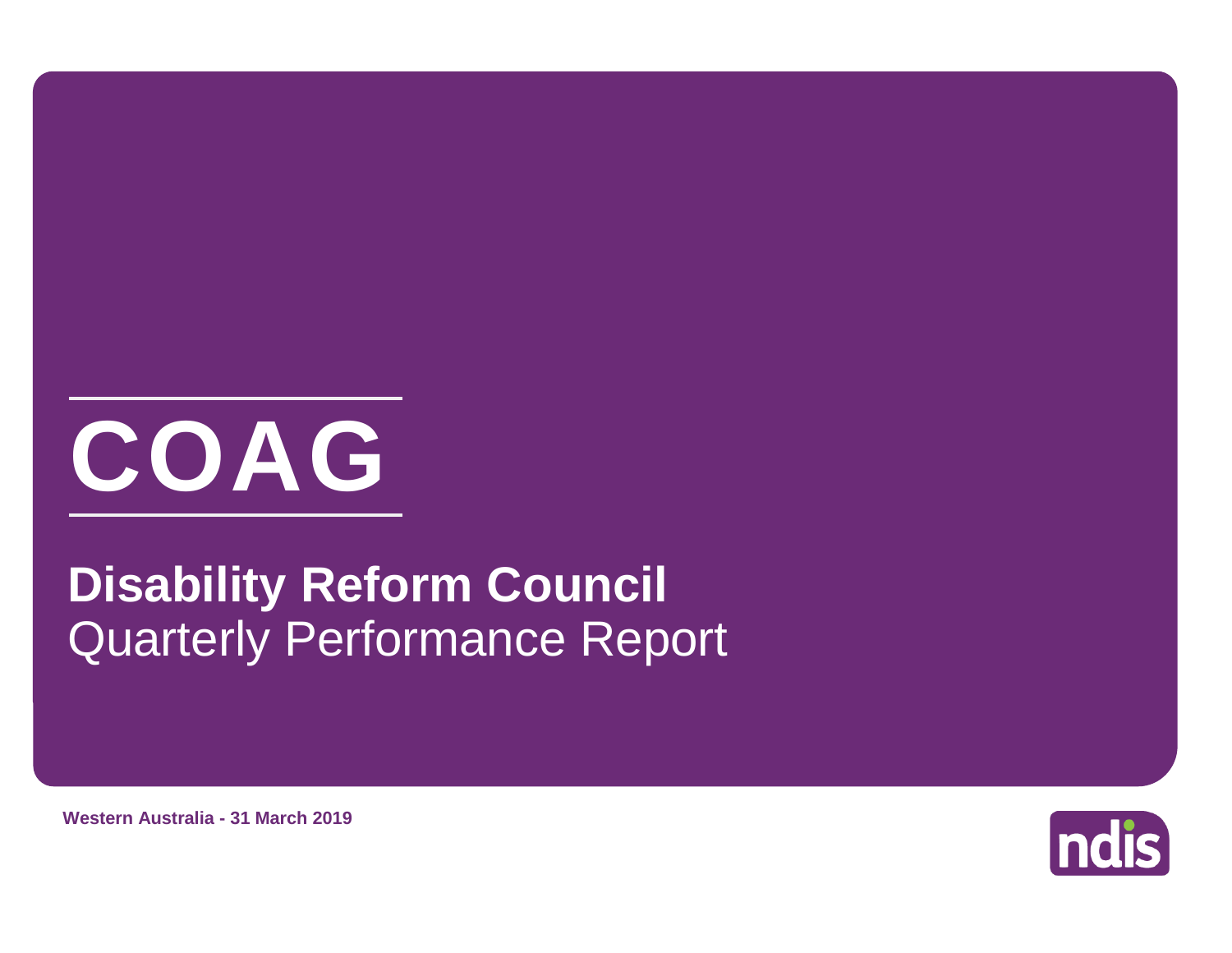

#### **Overview**

**This report is a summary of the performance and operations of the NDIA in Western Australia for Quarter 3 of 2018-19 (01 January 2019 - 31 March 2019).**

**It is the eleventh quarterly report during the NDIS Transition period, which commenced on 1 July 2016.** 

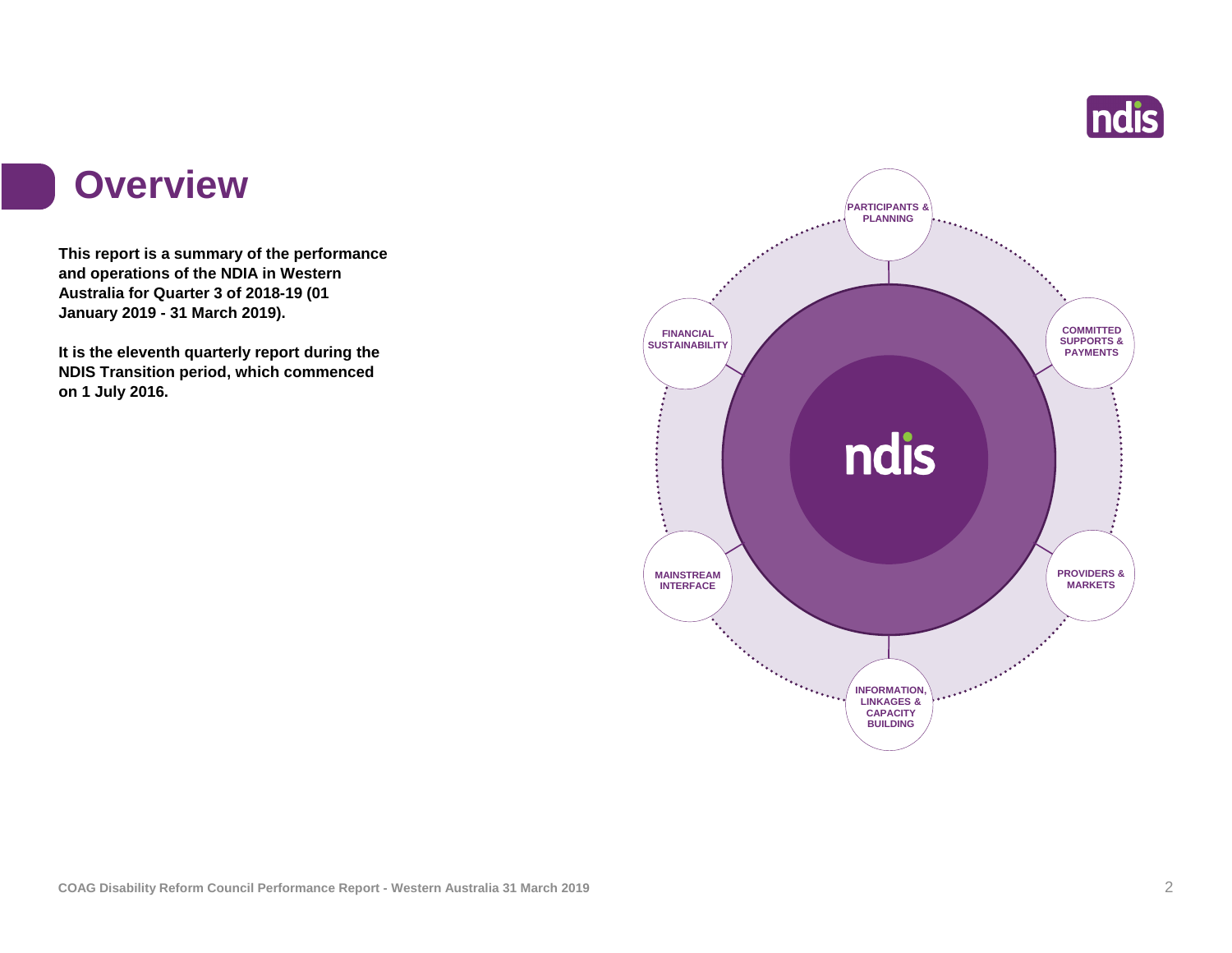

### **Summary**

**WA transfer participants (1 July 2014 - 31 March 2019).**

**Participant satisfaction remains high with 88% of participants surveyed in the quarter rating their satisfaction with the Agency's planning process as either good or very good.**

| <b>Participants and</b><br><b>Planning</b>                 | <b>Committed Supports</b><br>and Payments                  | <b>Providers and Markets</b>                              | <b>Mainstream Interface</b>                              |  |
|------------------------------------------------------------|------------------------------------------------------------|-----------------------------------------------------------|----------------------------------------------------------|--|
| An additional 4,100 participants                           | \$553.2 million has been paid                              | There were 1,115 registered                               | 89% of active participants                               |  |
| with plans this quarter.                                   | to providers and<br>participants:                          | providers at 31 March 2019,<br>representing a 5% increase | with a plan approved in 2018-<br>19 Q3 access mainstream |  |
| Of these, 2,290 had transferred<br>from the WA NDIS to the | $\cdot$ \$10.9m in 2014-15,<br>$\cdot$ \$51.1m in 2015-16, | for the quarter.                                          | services.                                                |  |
| nationally delivered NDIS this                             | $\cdot$ \$131.9m in 2016-17,                               | 41% of registered providers                               |                                                          |  |
| quarter. A further 3,916 had                               | $\cdot$ \$161.6m in 2017-18.                               | were active at 31 March 2019.                             |                                                          |  |
| transferred in prior quarters.                             | • \$197.8m in 2018-19 to date.                             |                                                           |                                                          |  |
| These transfer participants are                            |                                                            | 20% of registered providers                               |                                                          |  |
| not included in the scheme to                              | Overall.                                                   | are individuals/sole traders.                             |                                                          |  |
| date comparison against bilateral                          | • 58% of committed supports                                |                                                           |                                                          |  |
| estimates.                                                 | were utilised in 2014-15.                                  | 25% of registered providers                               |                                                          |  |
|                                                            | • 73% in 2015-16,                                          | are receiving 75-95% of                                   |                                                          |  |
| As at 31 March 2019, plans                                 | • 79% in 2016-17,                                          | payments made by the NDIA.                                |                                                          |  |
| approved and ECEI referrals                                | • 75% in 2017-18.                                          |                                                           |                                                          |  |
| represent 70% of scheme to date                            | The 2018-19 experience is                                  |                                                           |                                                          |  |
| bilateral estimate met excluding                           | still emerging.                                            |                                                           |                                                          |  |

#### **COAG Disability Reform Council Performance Report - Western Australia 31 March 2019** 3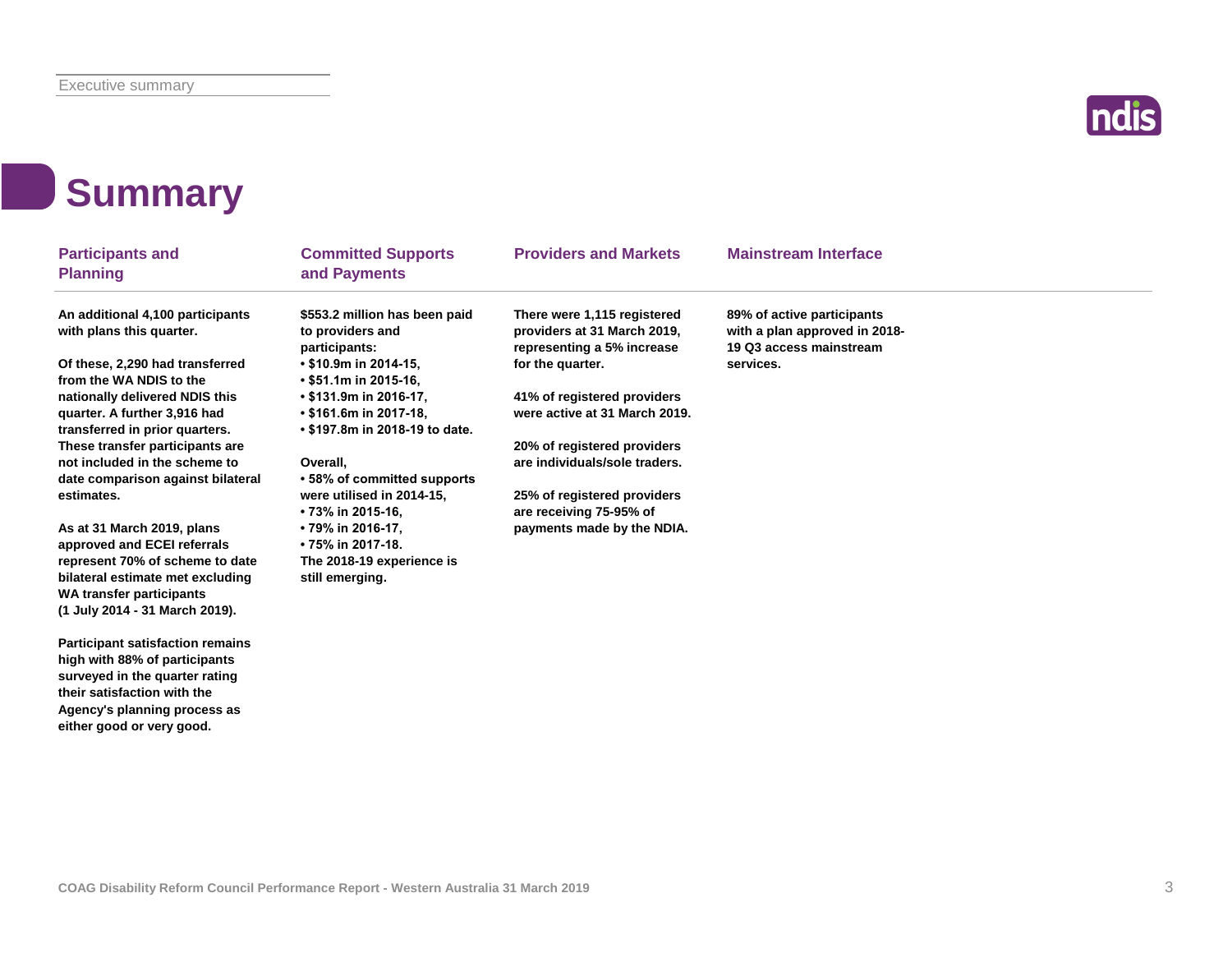# **Participants and Planning**

As the transition phase to full scheme continues, the NDIS in Western Australia continues to grow with 4,100 additional participants with approved plans this quarter.

In total, over 13,600 participants have now been supported by the NDIS in Western Australia, with 31% receiving support for the first time.



**Western Australia - 31 March 2019**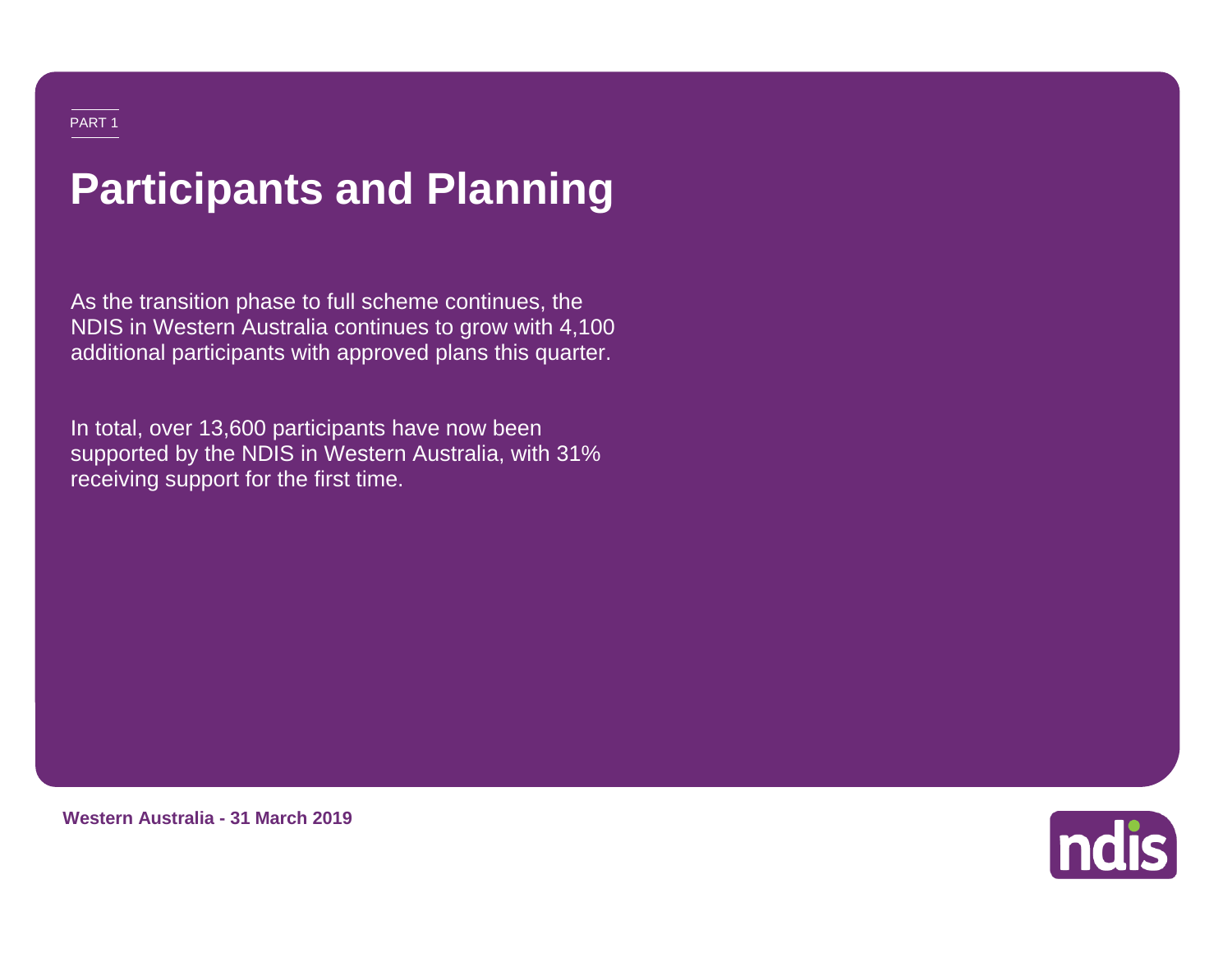## **Summary**

**The NDIS is transitioning to full-scheme according to phasing schedules bilaterally agreed by State/Territory and Commonwealth governments.**



ndis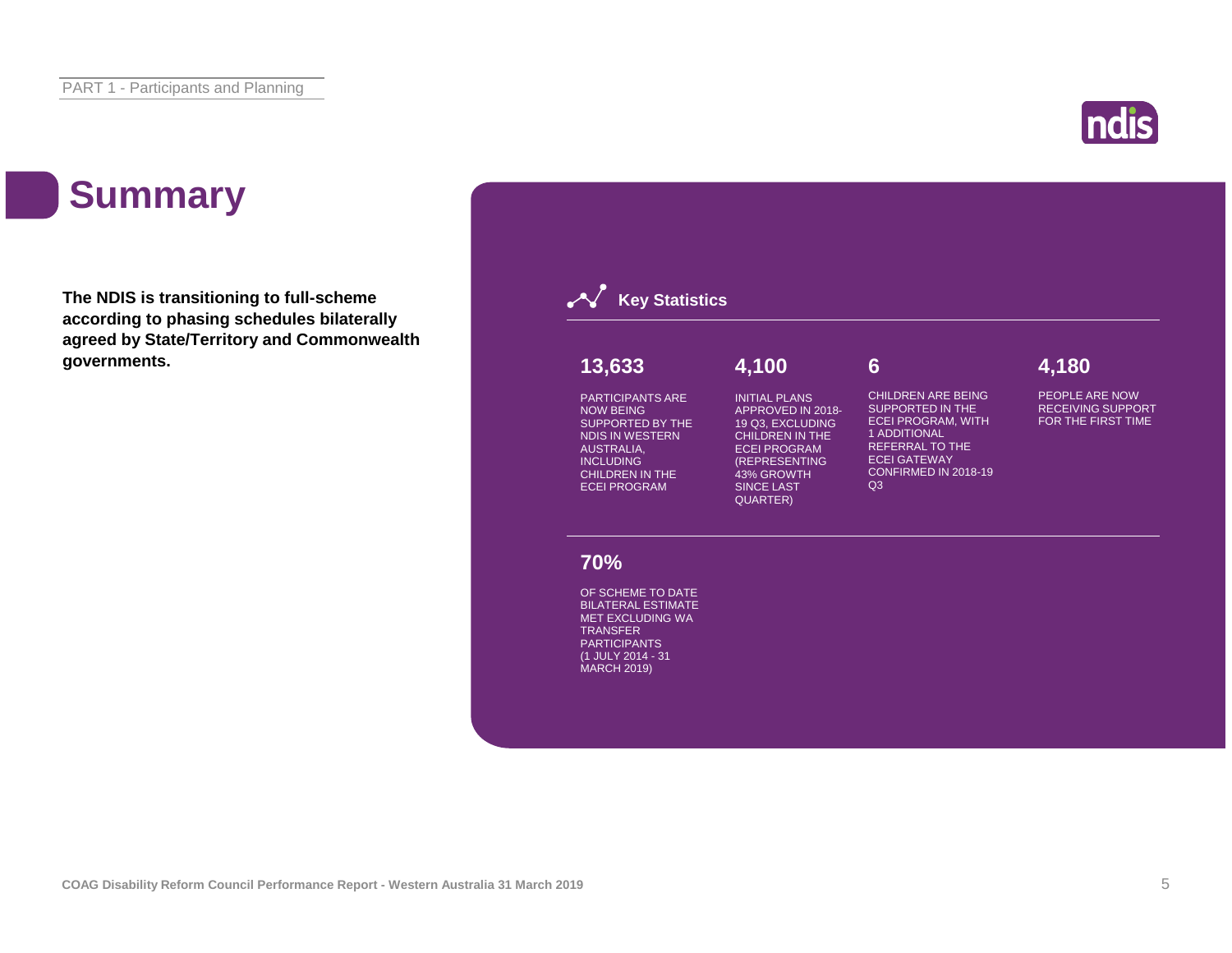

# **Quarterly Intake**

#### **2018-19 Q3**

**Of the 1,761 participants deemed 'eligible' this quarter 47% were 'New' participants (i.e. had not transitioned from an existing State/Territory or Commonwealth program).**

**Participants transferring from the WA NDIS are classified as existing State clients, Commonwealth clients or New depending on how they originally entered the WA scheme.**

**Of the 4,100 plan approvals this quarter, 73% had transitioned from an existing State/Territory program, 94% entered with a permanent disability and 12 were previously confirmed as ECEI at 2018-19 Q2.**

**The NDIS has been notified of an issue regarding the classification of participants in WA by referral pathway and therefore the results by State, Commonwealth and New categories are not accurate. This issue is under further discussion.**

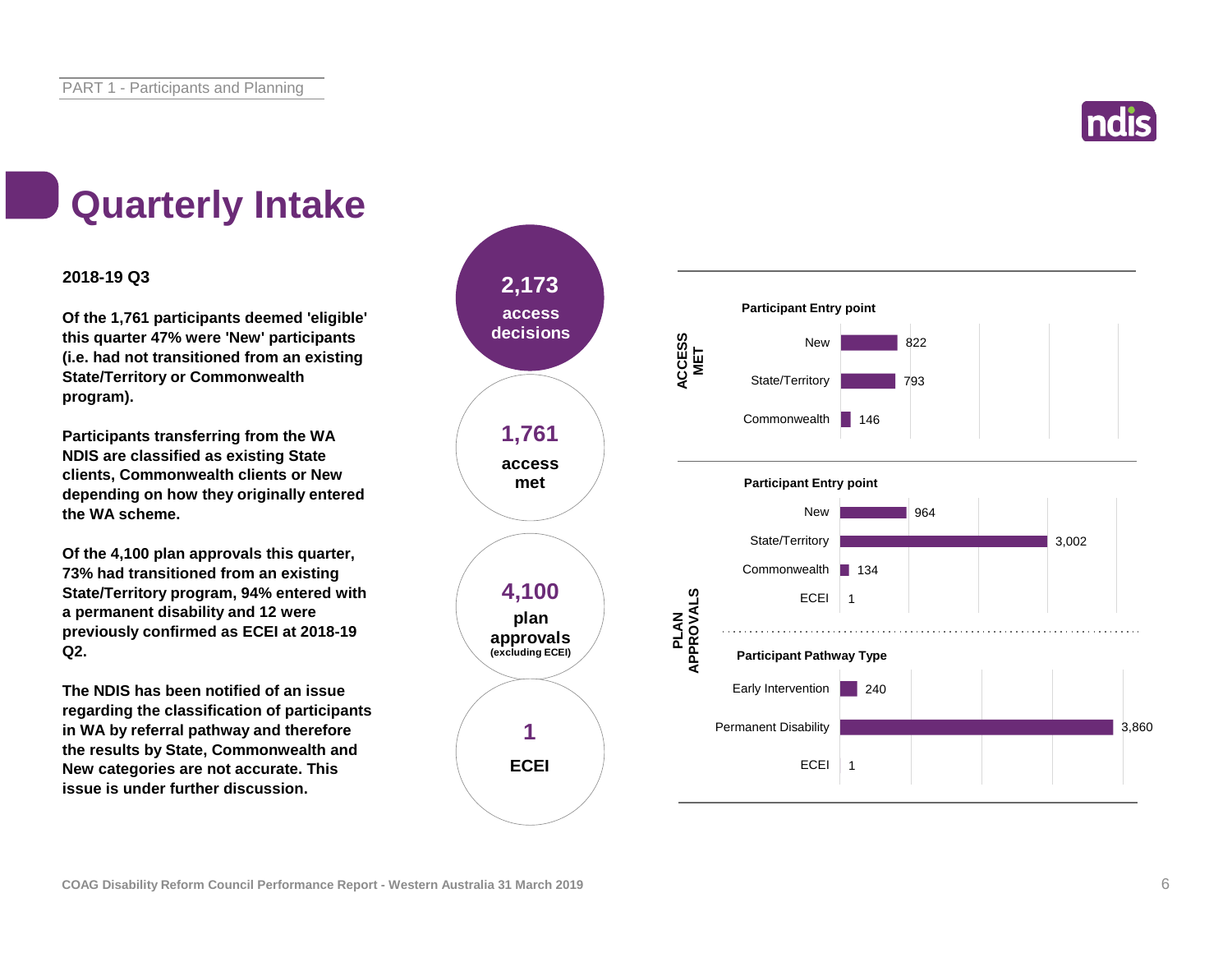**COAG Disability Reform Council Performance Report - Western Australia 31 March 2019** 7

#### **Quarterly Intake Detail**

**Plan approval numbers have increased from Change in plan approvals between 31 December 2018 and 31 March 2019 9,527 at the end of 2018-19 Q2 to 13,627 by the end of 2018-19 Q3, an increase of 4,100 approvals.**

**At the end of the quarter, 6 children are being supported in the ECEI gateway. Of these, 5 were previously confirmed as ECEI at 31 December 2018 and an additional 1 children entered the gateway this quarter.**

**Overall, 149 participants with approved plans have exited the Scheme, resulting in 13,484 active participants (including ECEI) as at 31 March 2019.** 

> There were 1,295 plan reviews this quarter. This figure relates to all participants who have entered the scheme.





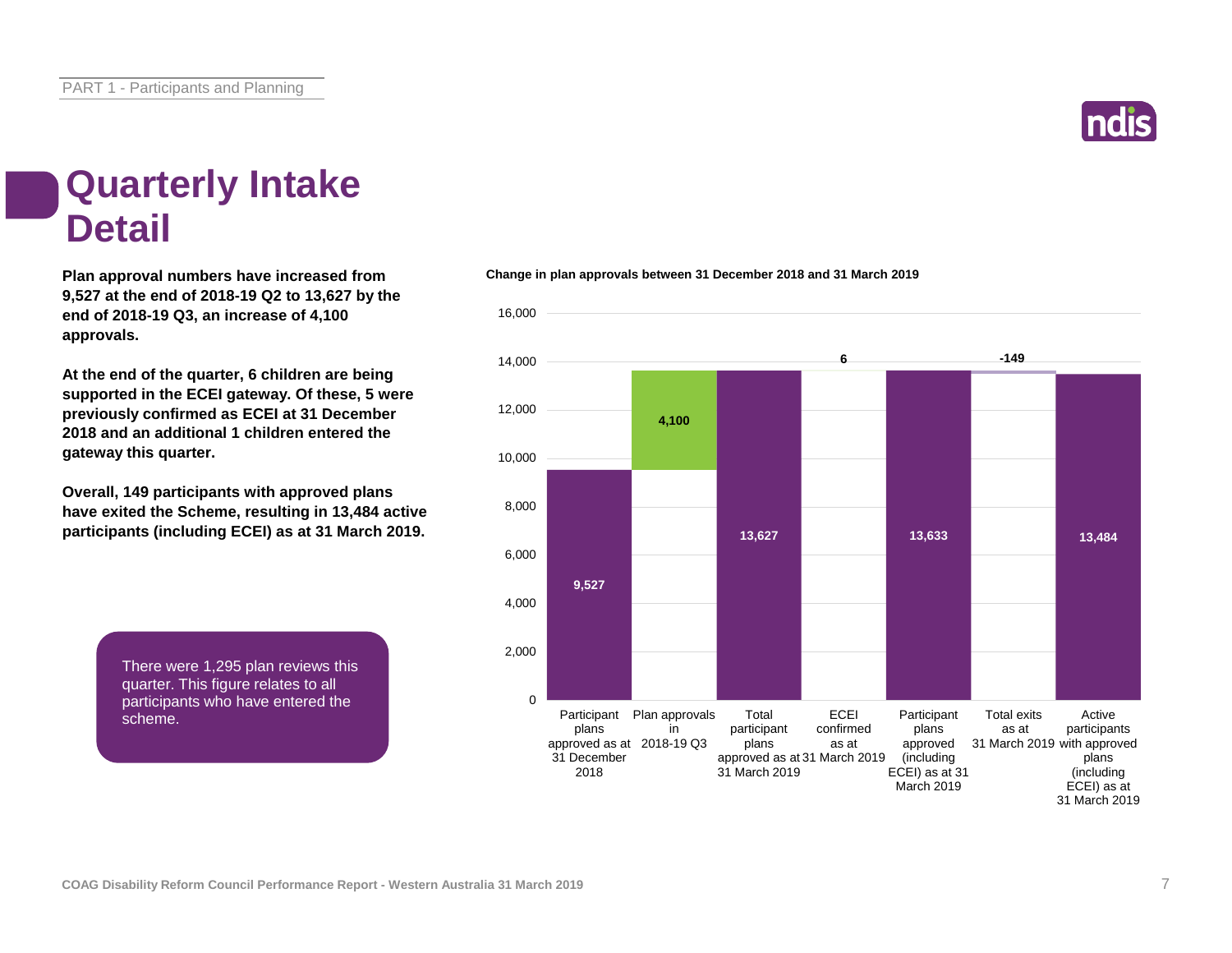#### **Cumulative Position**

**At the end of 2018-19 Q3, the cumulative total number of participants receiving support was 13,633 (including 6 children supported through the ECEI gateway). Of these, 9,013 transitioned from an existing State/Territory program, 434 transitioned from an existing Commonwealth program and 4,180 participants are now receiving support for the first time.**

**Overall, since 1 July 2013, there have been 20,416 people with access decisions.**

**Cumulative plan approvals compared with bilateral estimate**



#### **70%**

of scheme to date bilateral estimate met excluding WA transfer participants (1 July 2014 - 31 March 2019)

#### **13,627**

plan approvals to date; 13,633 including ECEI confirmed

#### **Plan approvals by participant referral pathway**



Note: The NDIS has been notified of an issue regarding the classification of participants in WA by referral pathway and therefore the results by State, Commonwealth and New categories are not accurate. This issue is under further discussion.

Cumulative position reporting is inclusive of trial participants for the reported period and represents participants who have or have had an approved plan.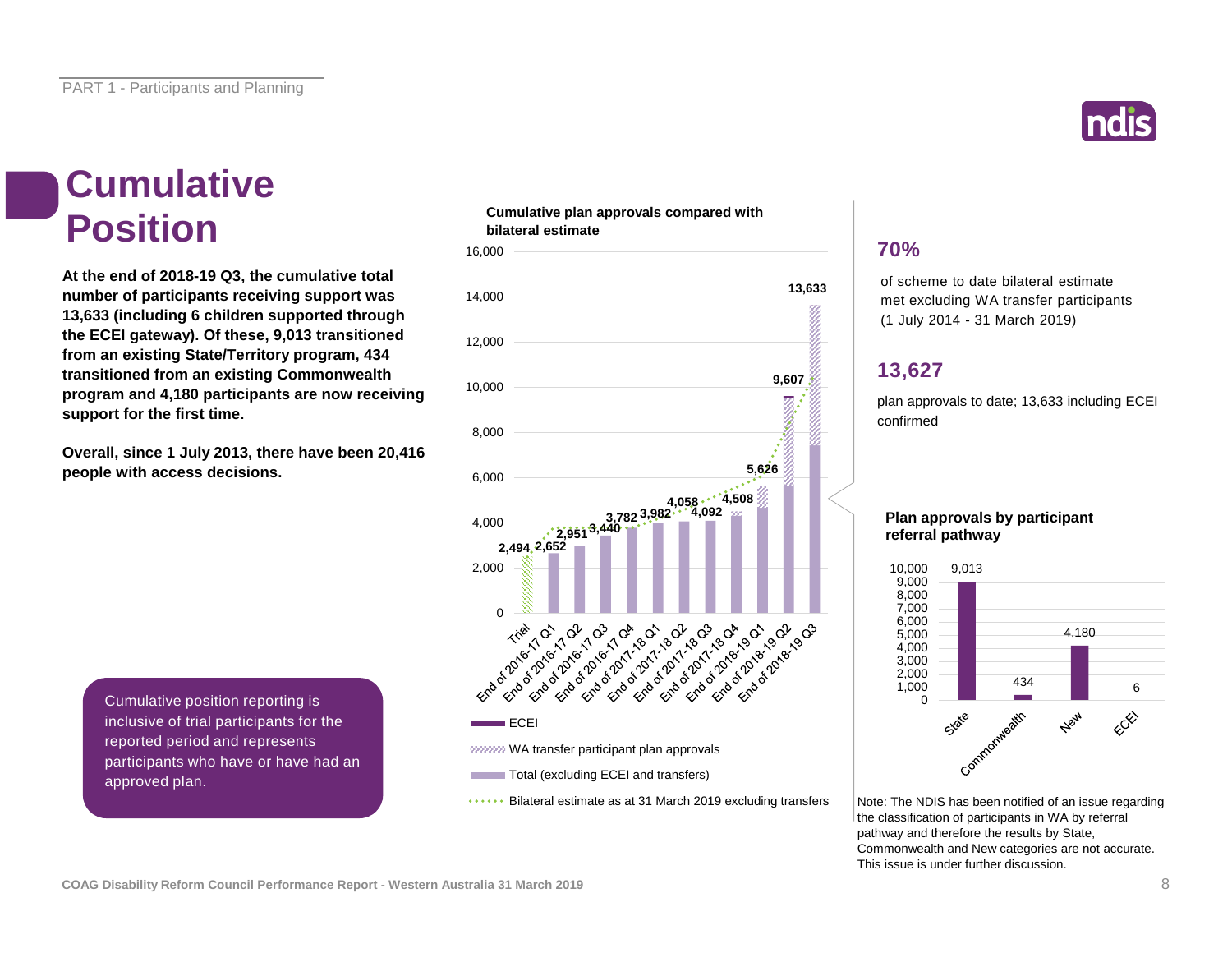

### **Participant Profiles by Age Group**

**These bar charts show the demographic profile of active participants with a plan approved in 2018-19 Q3, compared with plan approvals at 31 December 2018, by age group.**

**29% of participants entering in 2018-19 Q3 are aged 7 to 14 years. This compares with 26% in prior quarters.**

**Active participants with a plan approved in 2018-19 Q3 by age group**



**% of active participants with a plan approved by age group**



■% of active participants approved in prior quarters ■% of active participants approved in 2018-19 Q3

Note: The age eligibility requirements for the NDIS are based on the age as at the access request date. Participants with their initial plan approved aged 65+ have turned 65 since their access request was received.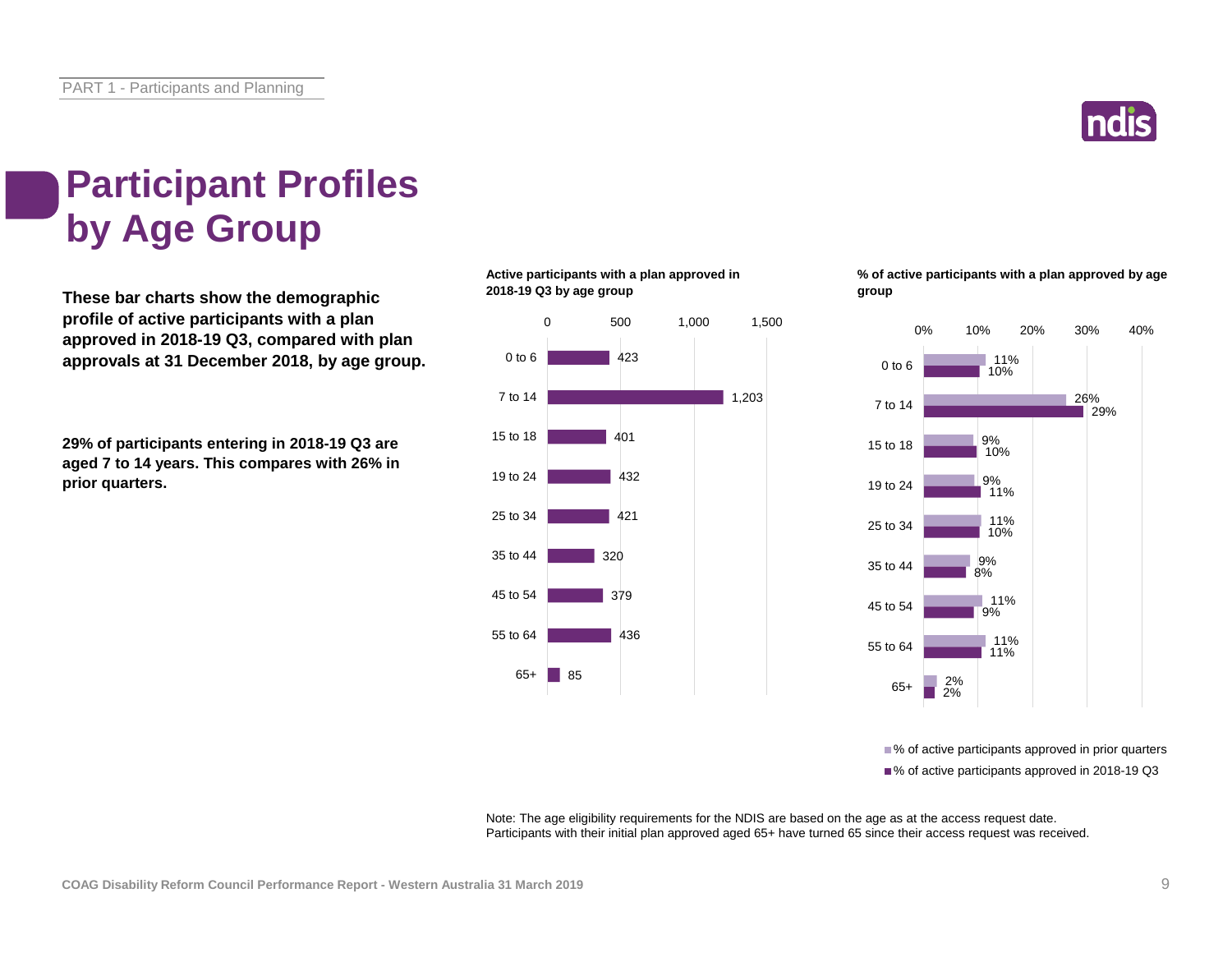

### **Participant Profiles by Disability Group**

**These bar charts show the demographic profile of active participants with a plan approved in 2018-19 Q3, compared with plan approvals at 31 December 2018, by disability group.**

**Of the participants entering this quarter, 36% have a primary disability group of Autism and 27% have a primary disability group of Intellectual Disability.**

#### **Active participants with a plan approved in 2018-19 Q3 by disability group**



#### **% of active participants with a plan approved by disability group**



■% of active participants approved in prior quarters

■% of active participants approved in 2018-19 Q3

Note 1: Of the 1,105 active participants identified as having an intellectual disability, 127 (11%) have Down syndrome. Note 2: Since 2017-18 Q1 Developmental Delay and Global Developmental Delay have been reported separately to the Intellectual Disability group.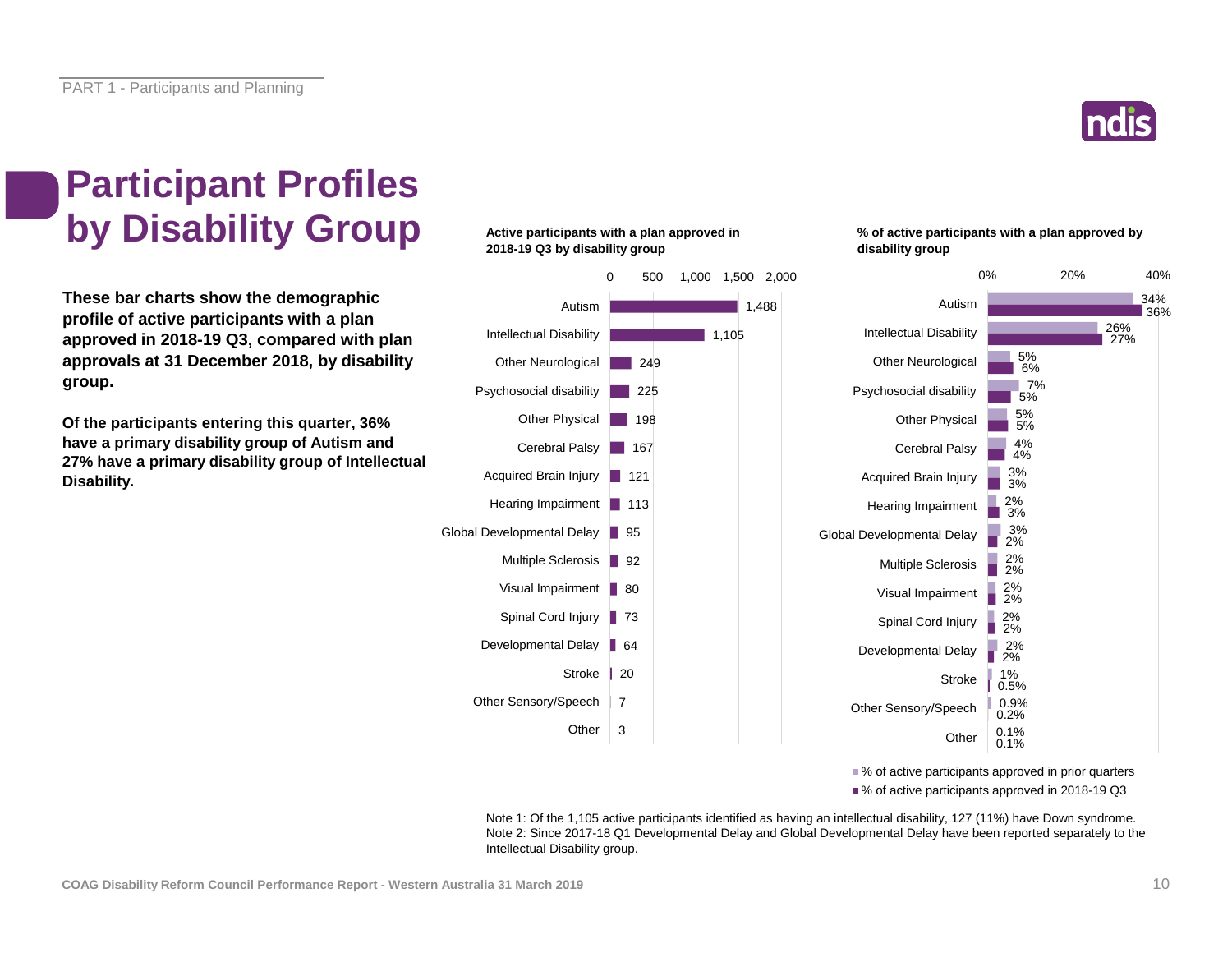

### **Participant Profiles by Level of Function**

**These bar charts show the demographic profile of active participants with a plan approved in 2018-19 Q3, compared with plan approvals at 31 December 2018, by level of function.**

**For participants with a plan approval in the current quarter:** 

**• 27% of active participants had a relatively high level of function**

**• 38% of active participants had a relatively moderate level of function** 

**• 35% had a relatively low level of function**

**These relativities are within the NDIS participant population, and not comparable to the general population.**

**% of active participants with a plan approved by level of function**



■% of active participants with a plan approved in 2018-19 Q3

Note: An ICT issue has been identified and as a result, reporting by level of function is not accurate. This issue is currently under investigation and will be reconciled for reporting as at 30 June 2019.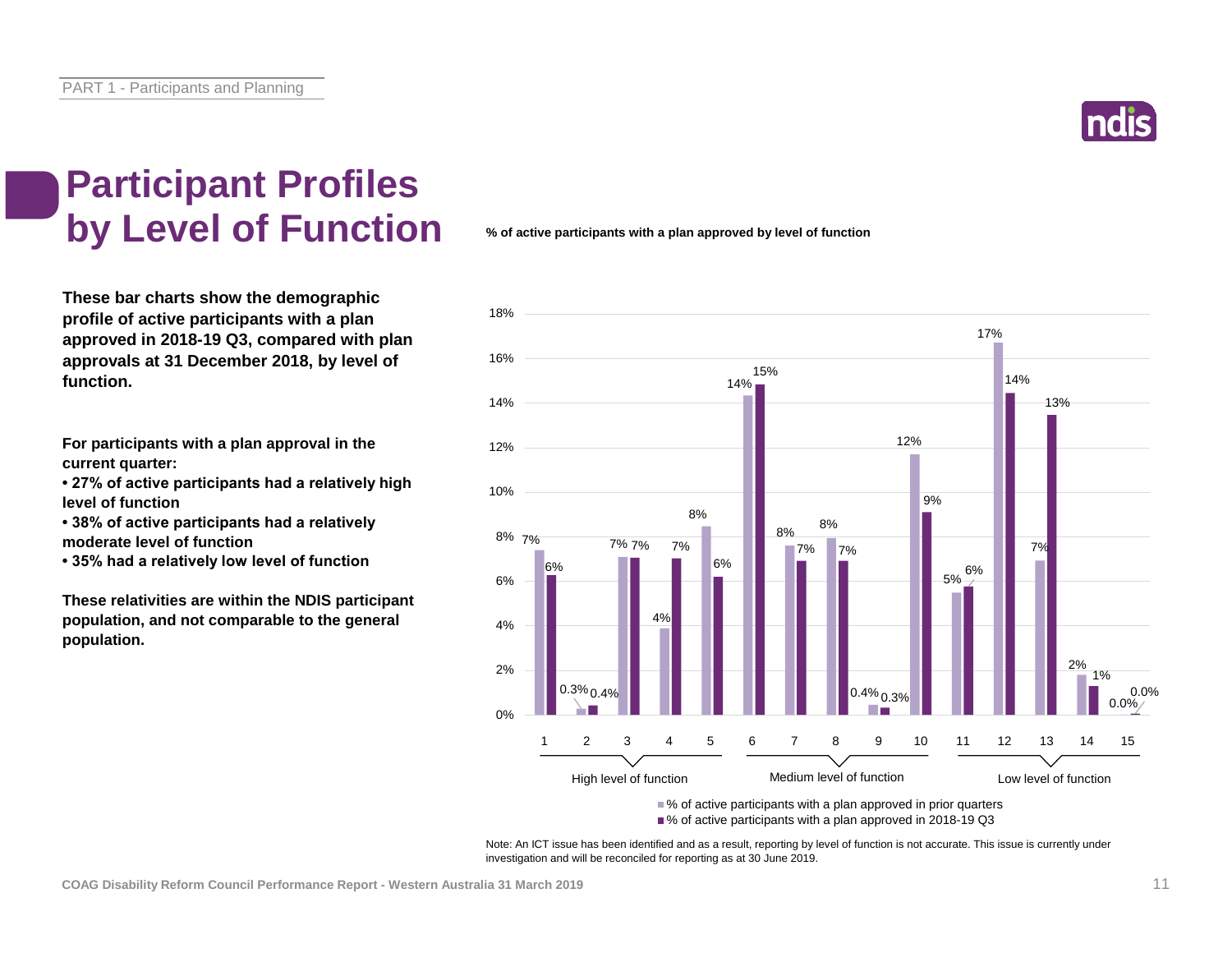

### **Participant Profiles by Gender**

**These charts show the demographic profile of active participants with a plan approved in 2018- 19 Q3, compared with plan approvals as at 31 December 2018, by gender.**

**The majority of participants are males.**

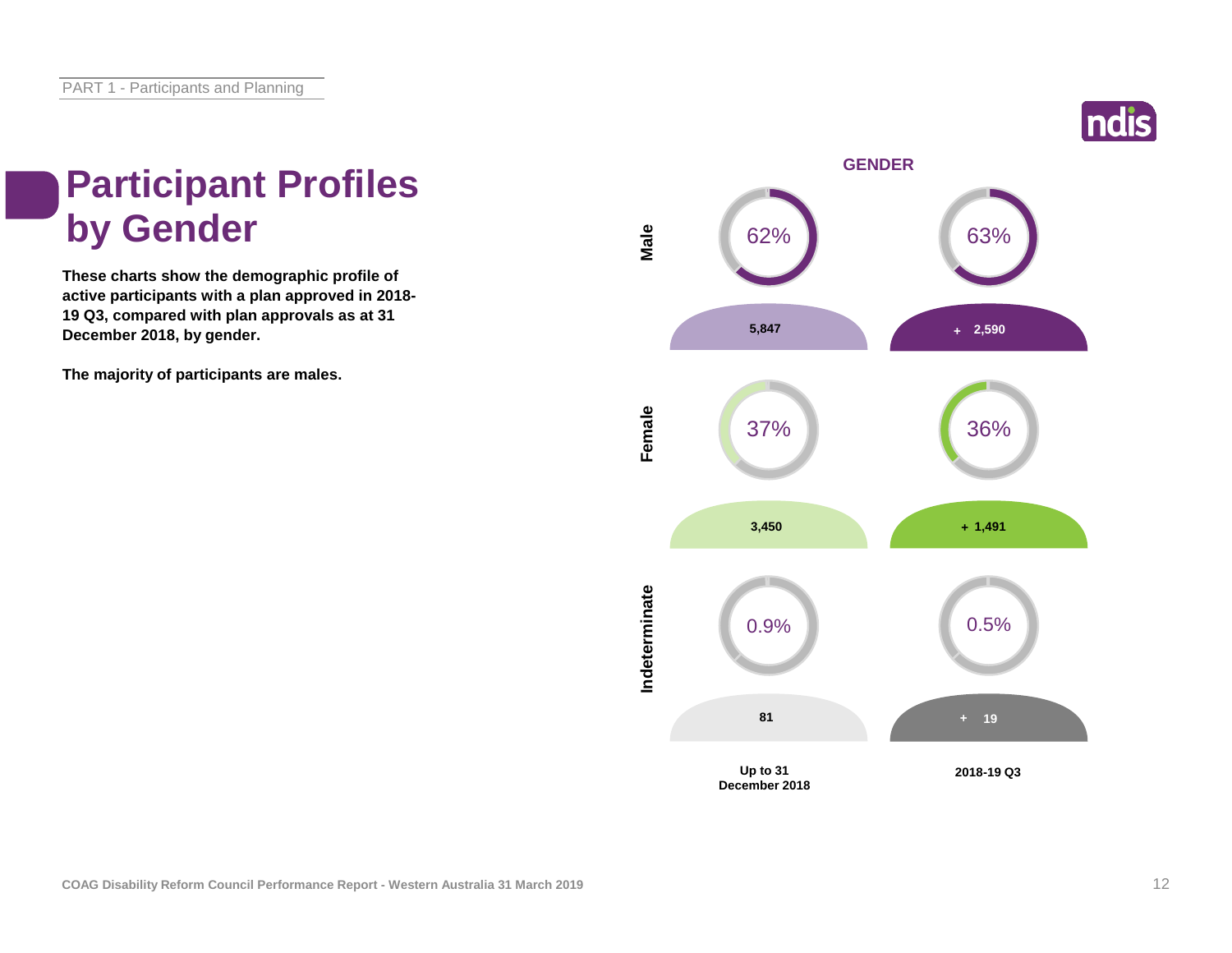#### **Participant Profiles**

**These bar charts show other demographic profiles of active participants with a plan approved in 2018-19 Q3, compared with plan approvals as at 31 December 2018.**

**Of the participants with a plan approved in 2018-19 Q3:**

**• 5.3% were Aboriginal or Torres Strait Islander, compared with 4.6% in previous periods combined.**

**• 0.1% were young people in residential aged care, compared with 0.4% in previous periods combined.**

**• 4.2% were culturally and linguistically diverse, compared with 5.8% in previous periods combined.**

#### **219 3,808 73 3 4,097 173 2,062 1,865 Young people not in residential aged care Culturally and linguistically diverse Not Aboriginal and Torres Strait Islander Not stated Aboriginal and Torres Strait Islander Young people in residential aged care status Young people in residential aged care Culturally and linguistically diverse Not Stated Not culturally and linguistically diverse Aboriginal & Torres Strait Islander**  4.6% 93.5% 1.9% 5.3% 92.9% 1.8% **Prior Quarters** 2018-19 Q3 0.4% 99.6% 0.1% 99.9% **Prior Quarters** 2018-19 Q3 **2018-19 Q3 % of active participants 2018-19 Q3 % of active participants** 5.8% 59.6% 34.6% 4.2% 50.3% 45.5% **2018-19 Q3 % of active participants**

Prior Quarters 2018-19 Q3

Note: The higher than expected number of participants with a culturally and linguistically diverse status of 'Not stated' in 2018-19 Q3 was due to data integrity issues. This is currently being investigated.

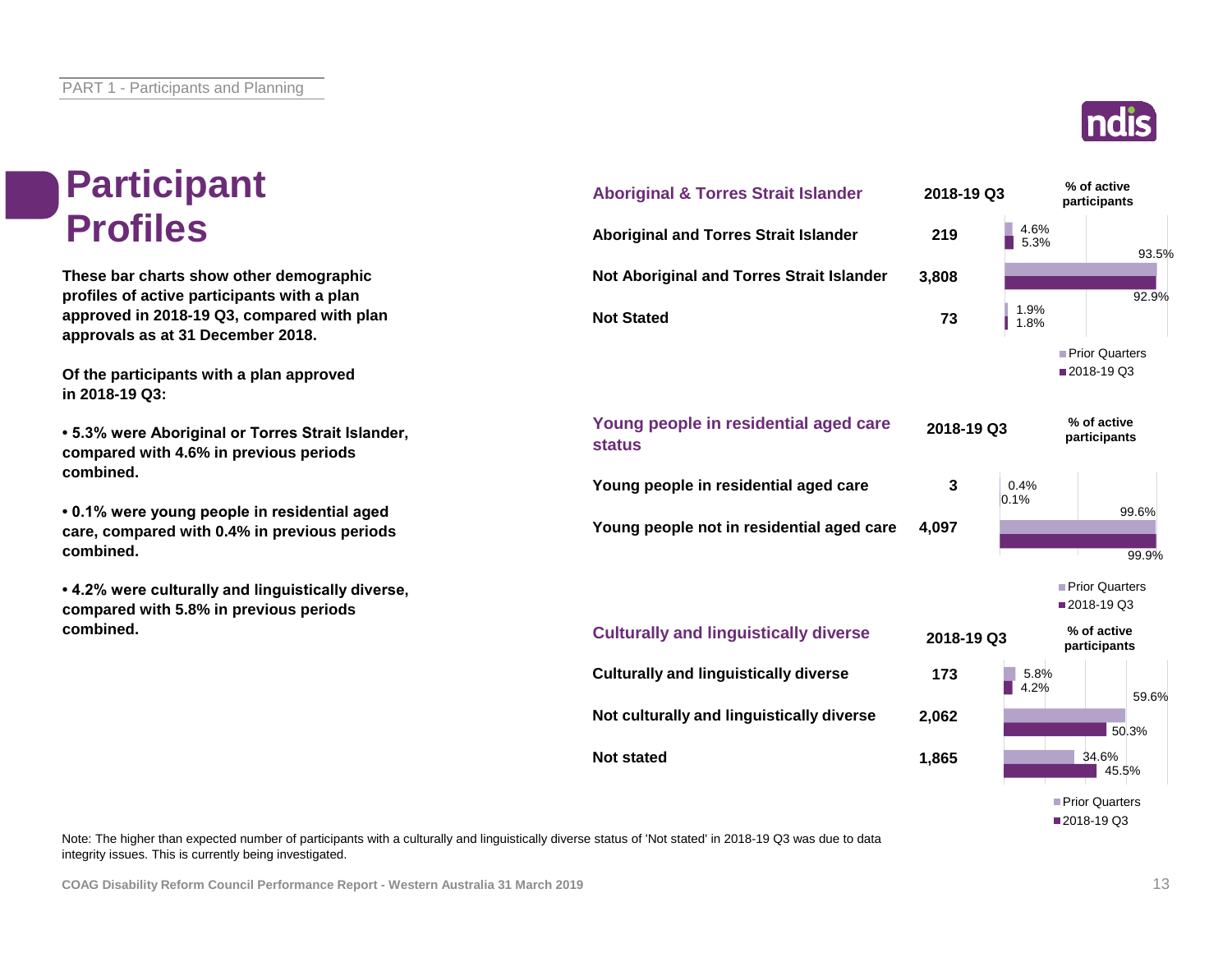

#### **Plan Management Support Coordination**

**The proportion of participants electing to fully or partly self-manage their plan was higher in 2018-19 Q3 at 35%, compared with 29% in previous quarters combined.**

**39% of participants who have had a plan approved in 2018-19 Q3 have support coordination in their plan, compared to 41% in previous quarters combined.**

**Support Coordination**



**Prior quarters (transition only)**

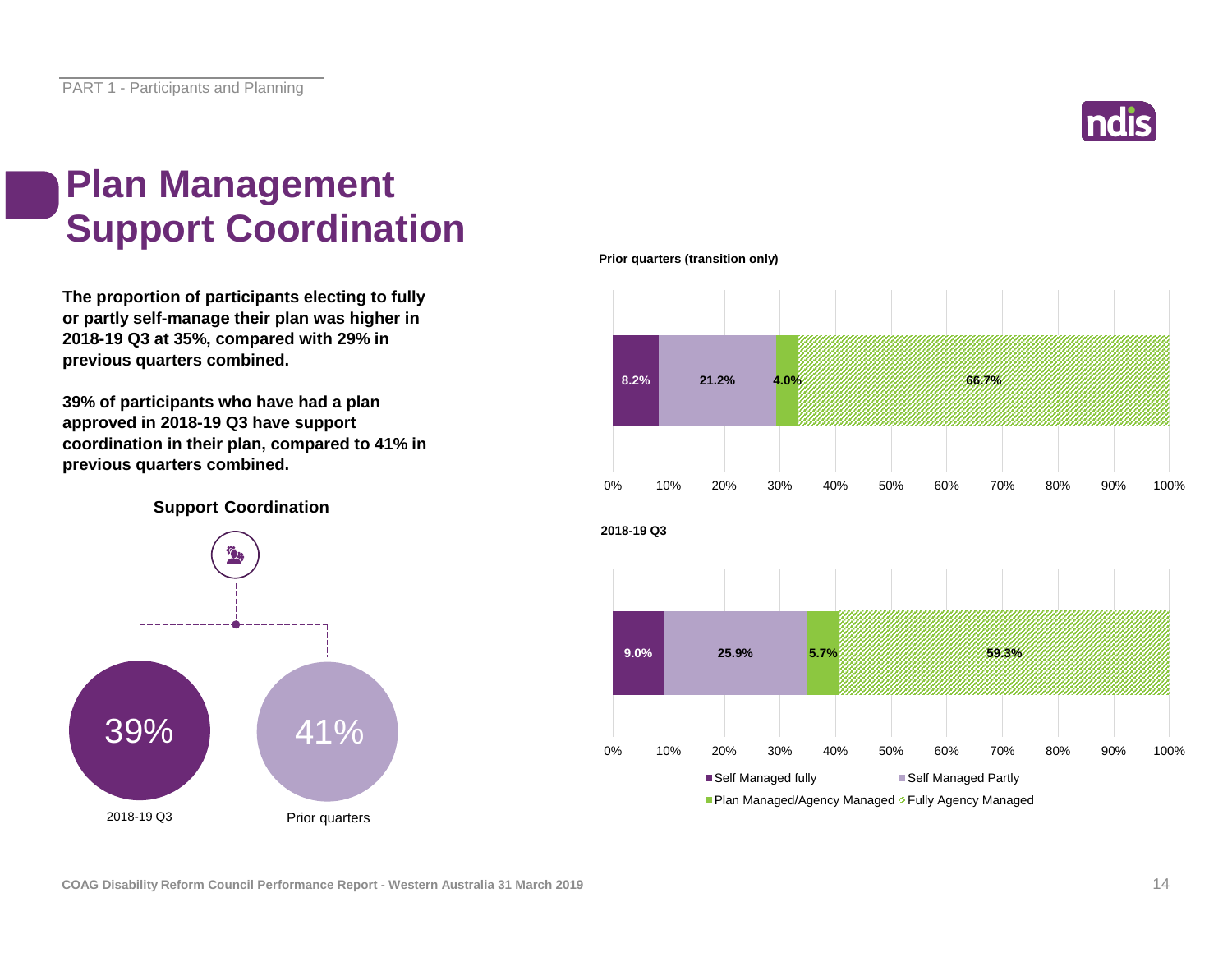

#### **Plan Activation**

**Plan activation refers to the amount of time between a participant's initial plan being approved, and the date the participant first receives support.**

**There has been a change in methodology used to calculate these results since the previous quarter. Duration to plan activation is now calculated as the time from a participant's initial plan approval to when the participant first uses plan supports (previously only the initial plan for each participant was considered). In-kind supports are now also included (previously excluded). As a result, a higher proportion of participants are identified as activating their plans within 90 days, and a lower proportion have no payments.**

**The percentage of participants who activated plans within 90 days of initial plan approval was:** 

**• 88% of participants entering in 2018-19 Q1**

**• 83% of participants entering in previous quarters combined**

Plan activation figures are approximations based on payment data. As there is a lag between when the support is provided to a participant, and the payment being made, these statistics are a conservative estimate; it is likely plan activation is faster than presented.

**Duration to Plan activation for participants with initial plan approval**



Note: Participants with initial plans approved after the end of 2018-19 Q1 have been excluded from the charts. They are relatively new and it is too early to examine their durations to activation.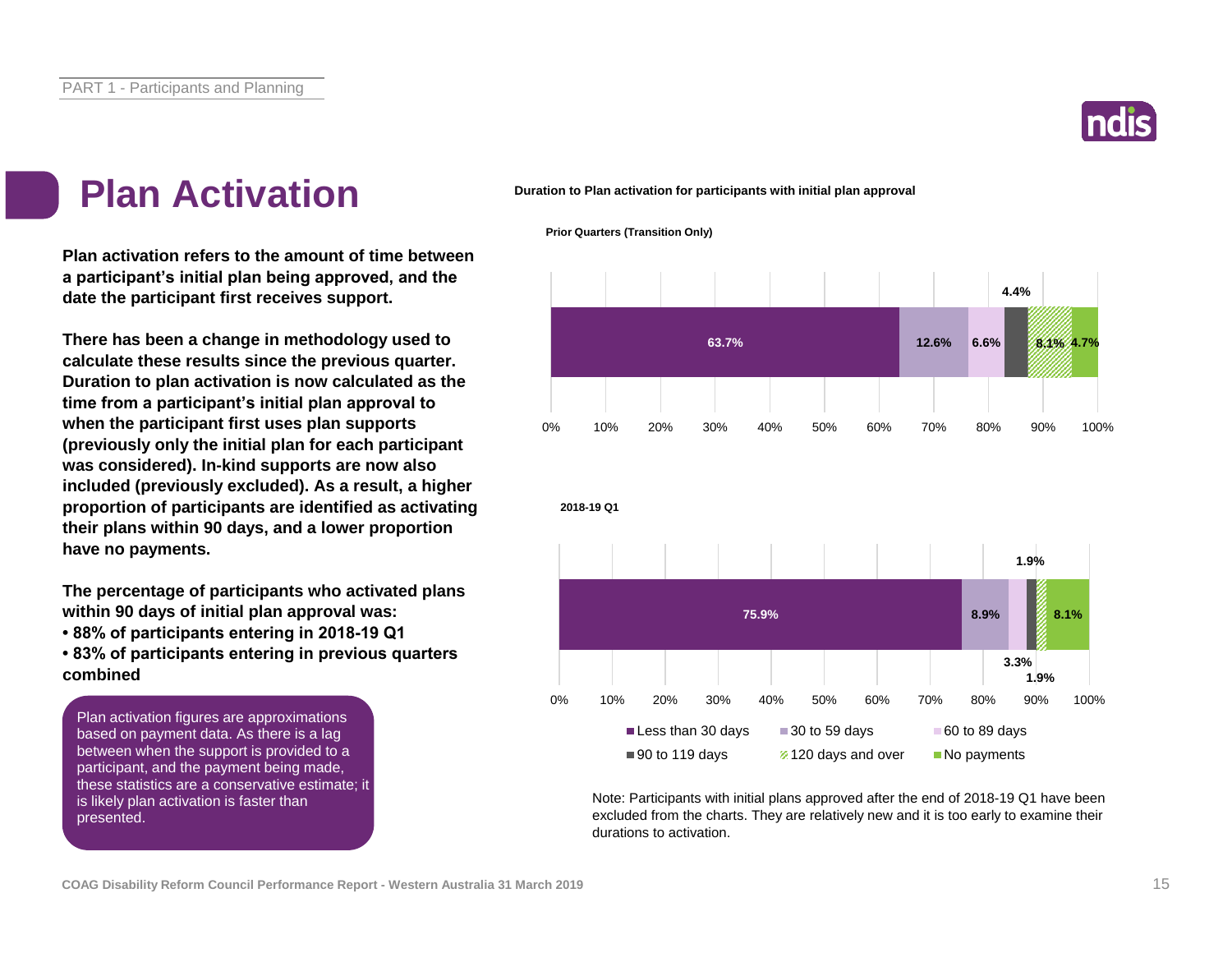#### **Participant Outcomes**

**This information on participant outcomes has been collected from 99.6% of participants who received their initial plan since 1 July 2016 (when they entered the scheme).**

**• 67% of participants from school age to 14 are able to make friends outside of family/carers, compared to 54% of participants aged 0 to before school**

**• 46% of participants aged 0 to before school are engaged in age appropriate community, cultural or religious activities, compared to 39% - 42% for other age groups**

**• 65% of participants from school age to 14 attend school in a mainstream class, compared to 40% of participants aged 15 to 24**

**• 25% of participants aged 25 and over have a paid job, compared to 24% of participants aged 15 to 24**

**• 69% of participants aged 25 and over choose what they do every day, compared to 49% of participants aged 15 to 24**



 $\Box$ 0 to before school  $\Box$  School to 14  $\Box$  15 to 24  $\Box$  25 and over

#### **Selected key baseline indicators for participants**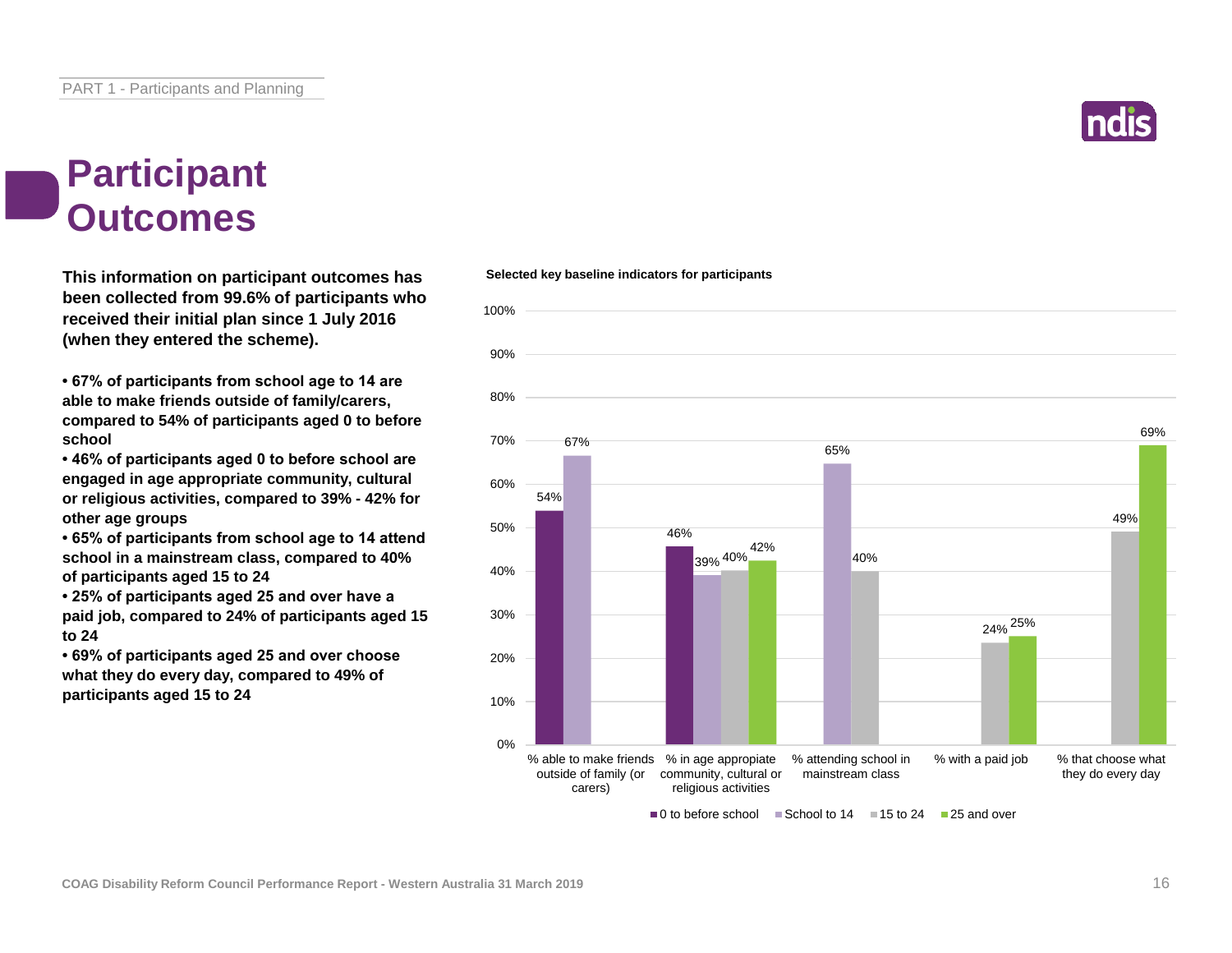### **Family/Carers Outcomes**

**The percentage of participants' families/carers when they entered the Scheme (baseline indicators):**

**• working in a paid job was highest for participants aged 15 to 24 (52%)**

**• able to advocate for their child/family member was highest for participants aged 0 to 14 (77%) • who have friends and family they can see as often as they like was highest for participants aged 25 and over (56%)**

**• who feel in control selecting services was highest for participants aged 25 and over (65%) • who support/plan for their family member through life stage transitions was highest for participants aged 0 to 14 (90%)**

#### **Selected key baseline indicators for families and carers of participants**



 $\blacksquare$ 0 to 14  $\blacksquare$  15 to 24  $\blacksquare$  25 and over

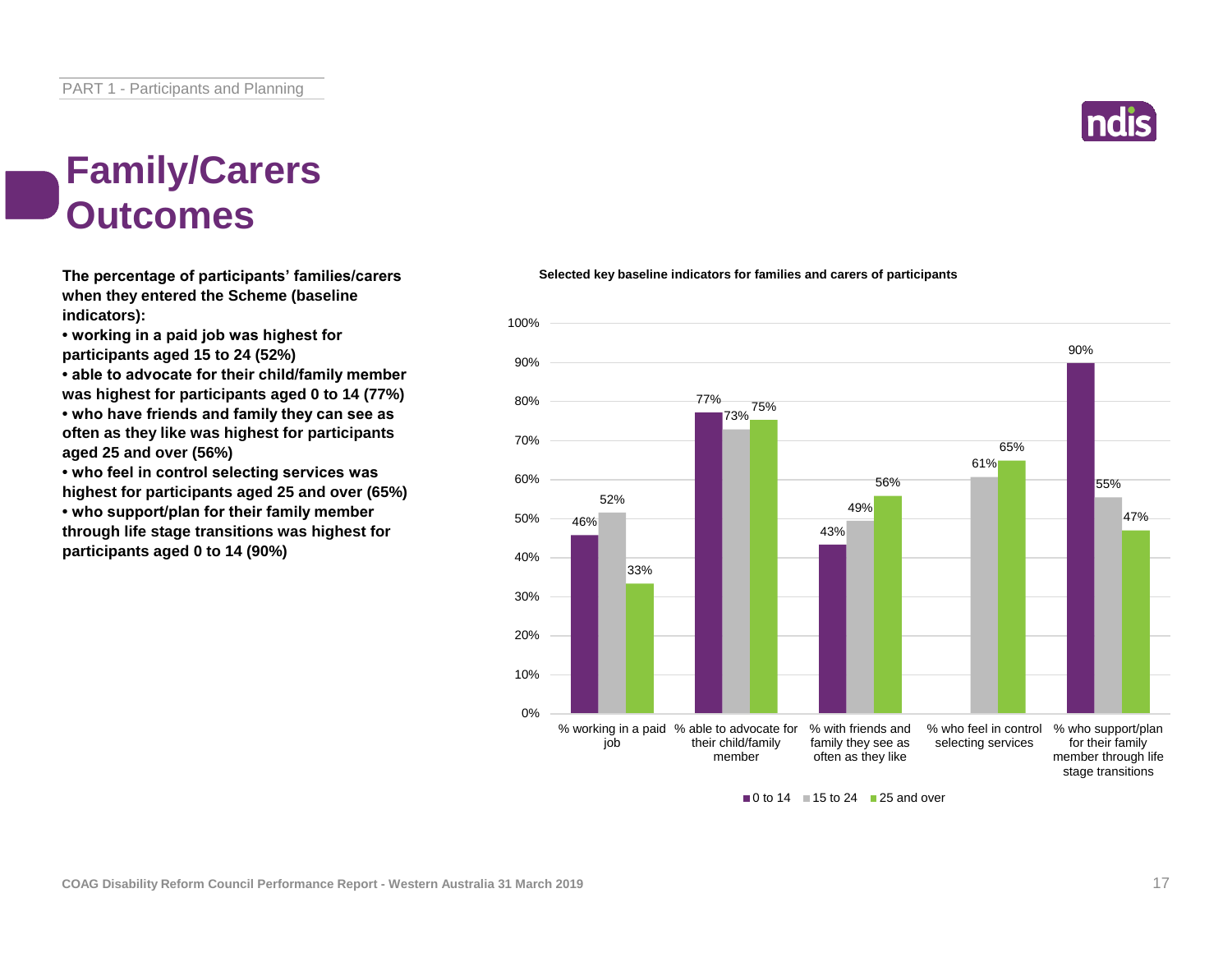

### **Has the NDIS helped? Participants**

**This data reflects participants' perceptions on whether engagement with the NDIS has helped them.**

**The NDIA asked the question 'Has the NDIS helped?' to individuals who entered the Scheme between 1 July 2016 and 31 March 2017, after their first year participating in the Scheme and again at the end of their second year of the Scheme.**

**Participant perceptions in general improve or remain stable from year one to year two of participation in the NDIS. The exception is participants aged 25 years and over in the domain of 'Work'.**

**"Has the NDIS helped?" questions for participants**



■Year 1 ■ Year 2

participation

Note: There was insufficient data to report for participants aged 0 to School for this quarter.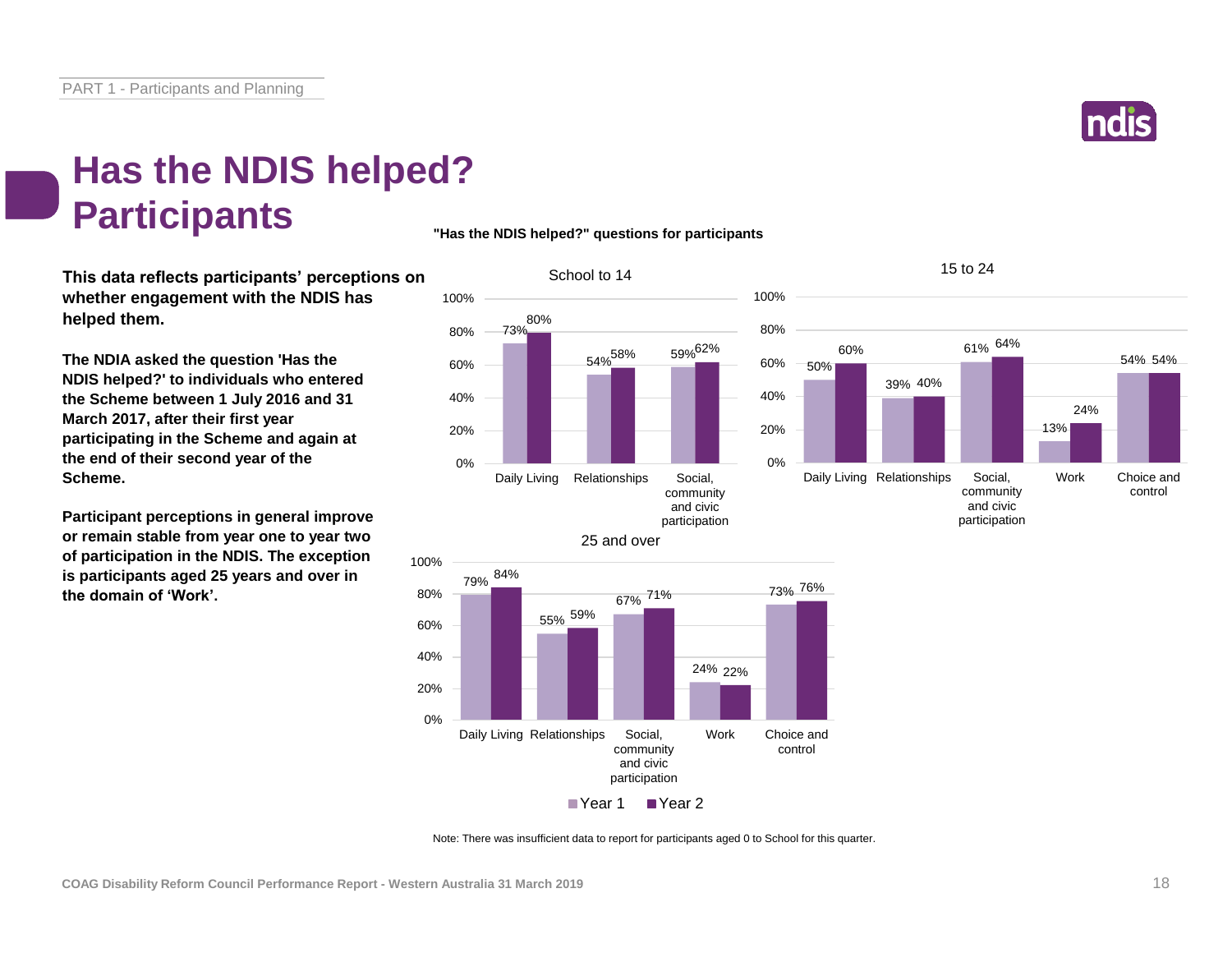

### **Has the NDIS helped? Family/Carers**

**This data reflects families and carers' perceptions on whether engagement with the NDIS has helped them.**

**The NDIA asked the question 'Has the NDIS helped?' to families and carers of individuals who entered the Scheme between 1 July 2016 and 31 March 2017, after their first year participating in the Scheme and again at the end of their second year of the Scheme.**

**For participants aged 0 to 14 years, family and carers' perceptions of whether the NDIS has helped improved from year 1 to year 2.**





0 to 14

Year 1 Year 2

Note: There was insufficient data to report for participants aged 15 and over for this quarter.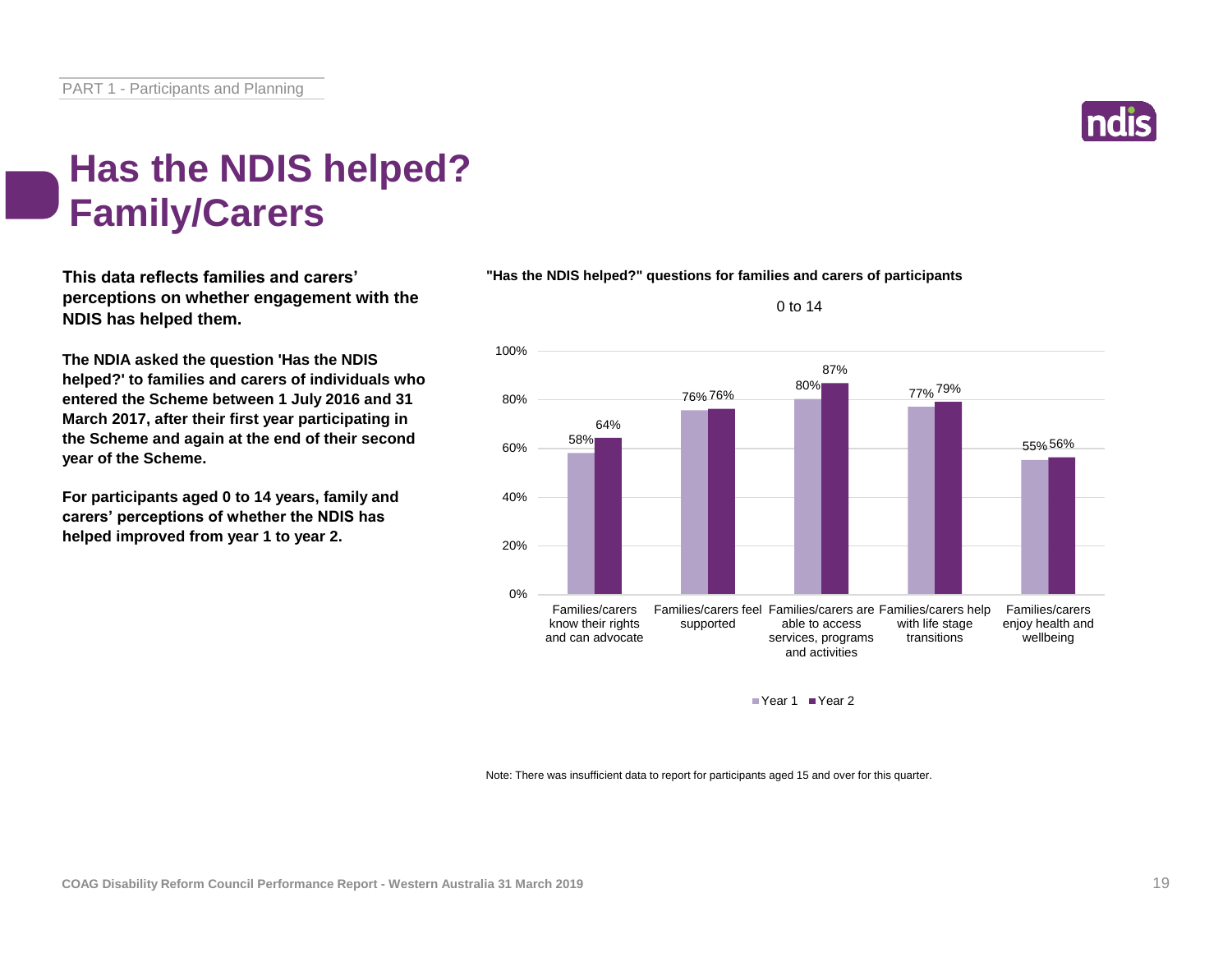

### **Participants in Work**

**The NDIA is acutely aware of the benefits that employment brings to participants and tracks employment outcomes to see whether the NDIS has helped participants to find paid work.**

**Baseline measures on employment are collected as a participant enters the Scheme, after their first year and again at the end of their second year of the Scheme. This data relates to participants who entered the Scheme between 1 July 2016 and 31 March 2017.**

**The percentage of participants in paid work increased this quarter from 16% to 18% for those aged 15 to 24 and increased from 25% baseline to 26% for those aged 25 and over. Overall, the percentage of participants in employment increased from 24% to 25%.**

**NDIS participants in paid employment, by age group.**

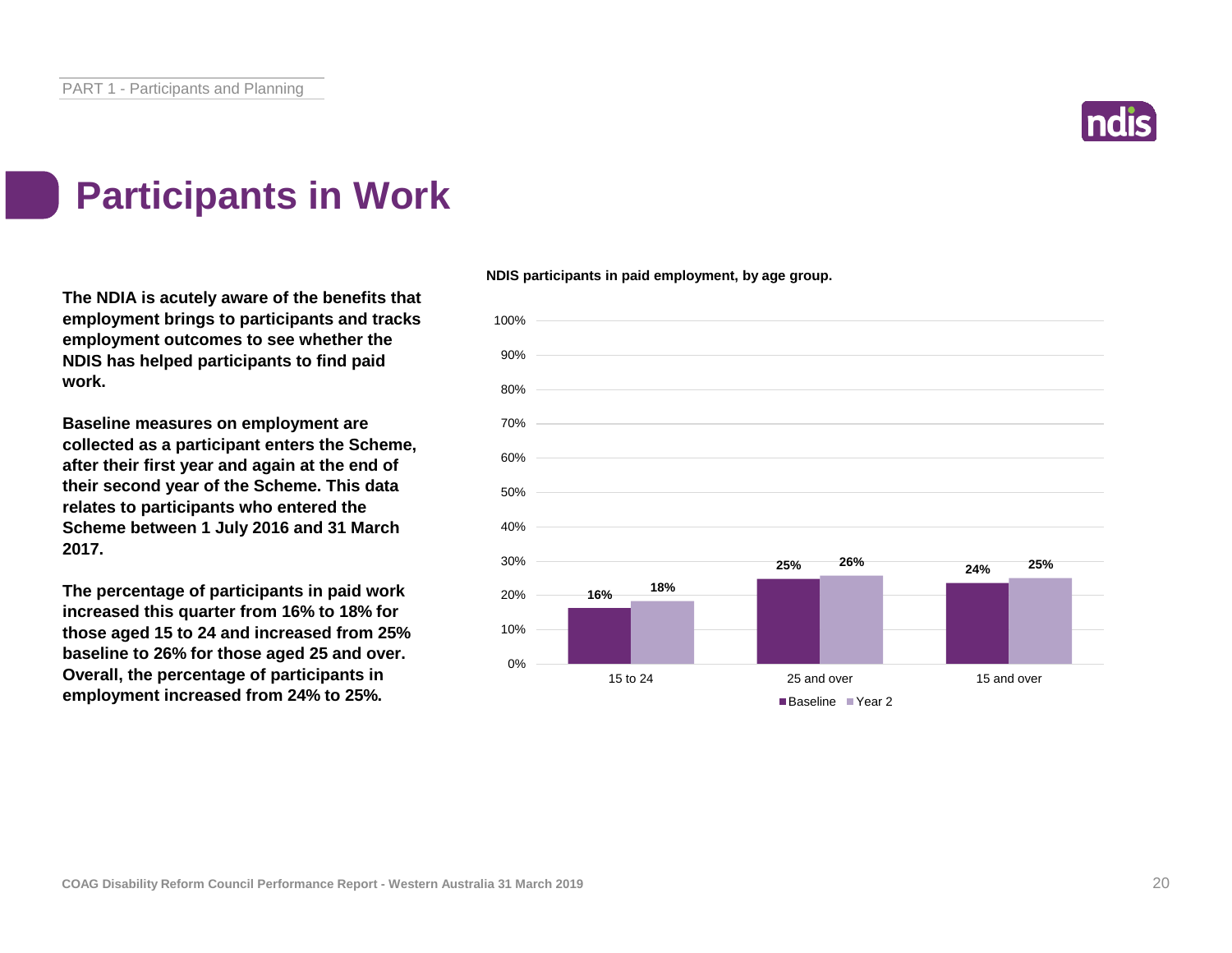PART 1 - Participants and Planning

### **Participants involved in community and social activities**

**The number of participants engaging in community and social activities is one of the key measures for ensuring quality experiences and outcomes for participants.**

**For participants who entered the Scheme between 1 July 2016 and 31 March 2017, levels of engagement in community and social activity are being tracked to see whether the NDIS has helped them to increase their participation.**

**The percentage of participants engaged in social activities in their community increased from 34% to 49% for those aged 15 to 24 and increased from 35% to 39% for those aged 25 and over. Overall, the percentage increased from 36% to 42%.**

**NDIS Participants participating in social activities in their community, by age group.**



■Baseline ■ Year 2

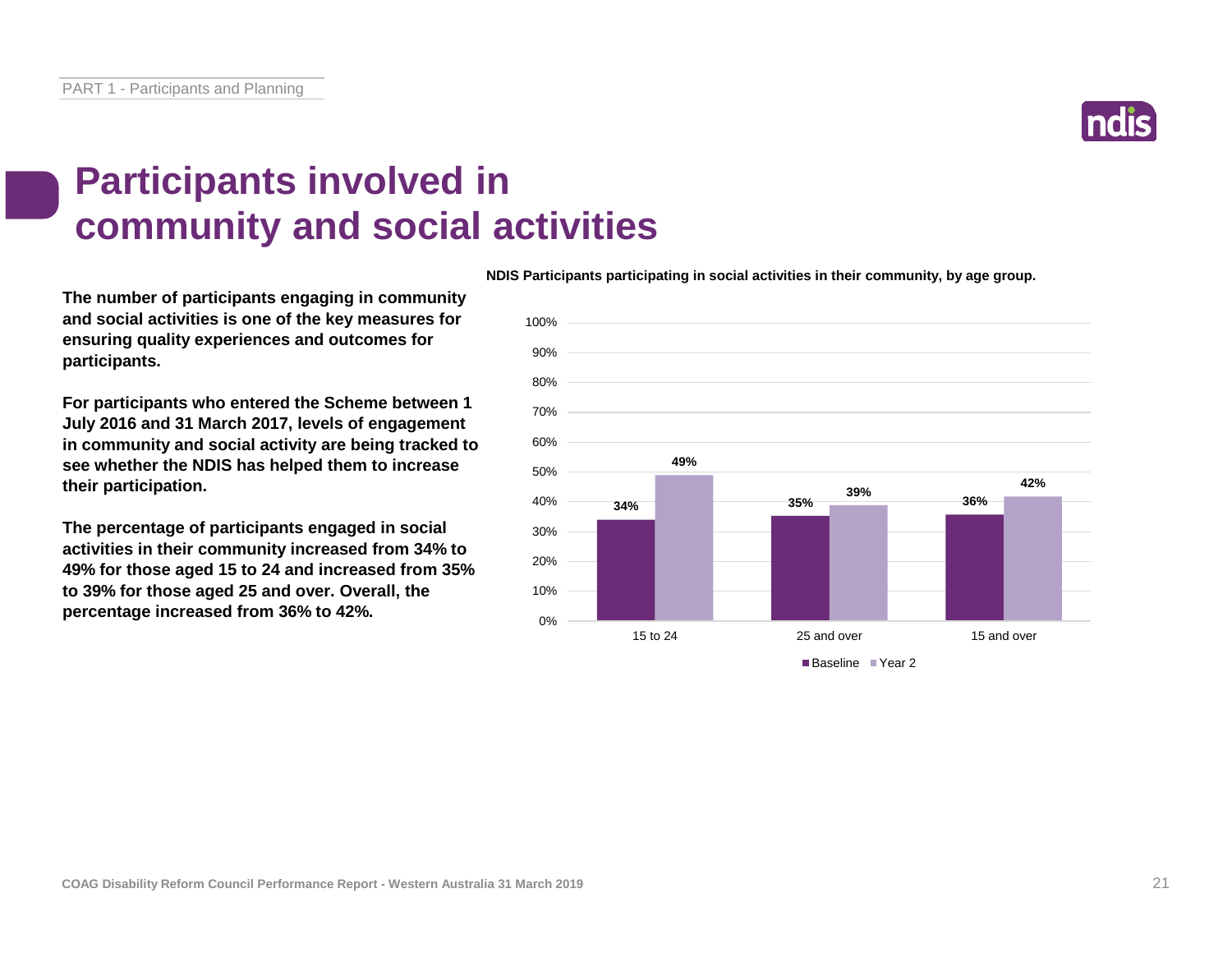

### **Participant Satisfaction - Existing Survey Method**

**88% of participants rated their satisfaction with the Agency's planning process as either good or very good in the current quarter.** 

**A new participant satisfaction survey has been developed. Going forward it will better record the experience of NDIS participants, and their families and carers, at different stages of the participant pathway.**

**Proportion of participants describing satisfaction with the Agency's planning process as good or very good - by quarter**



Participant satisfaction has dropped in this quarter of transition, but remain high at 88%.

Note: Participant satisfaction results are not shown if there is insufficient data in the group.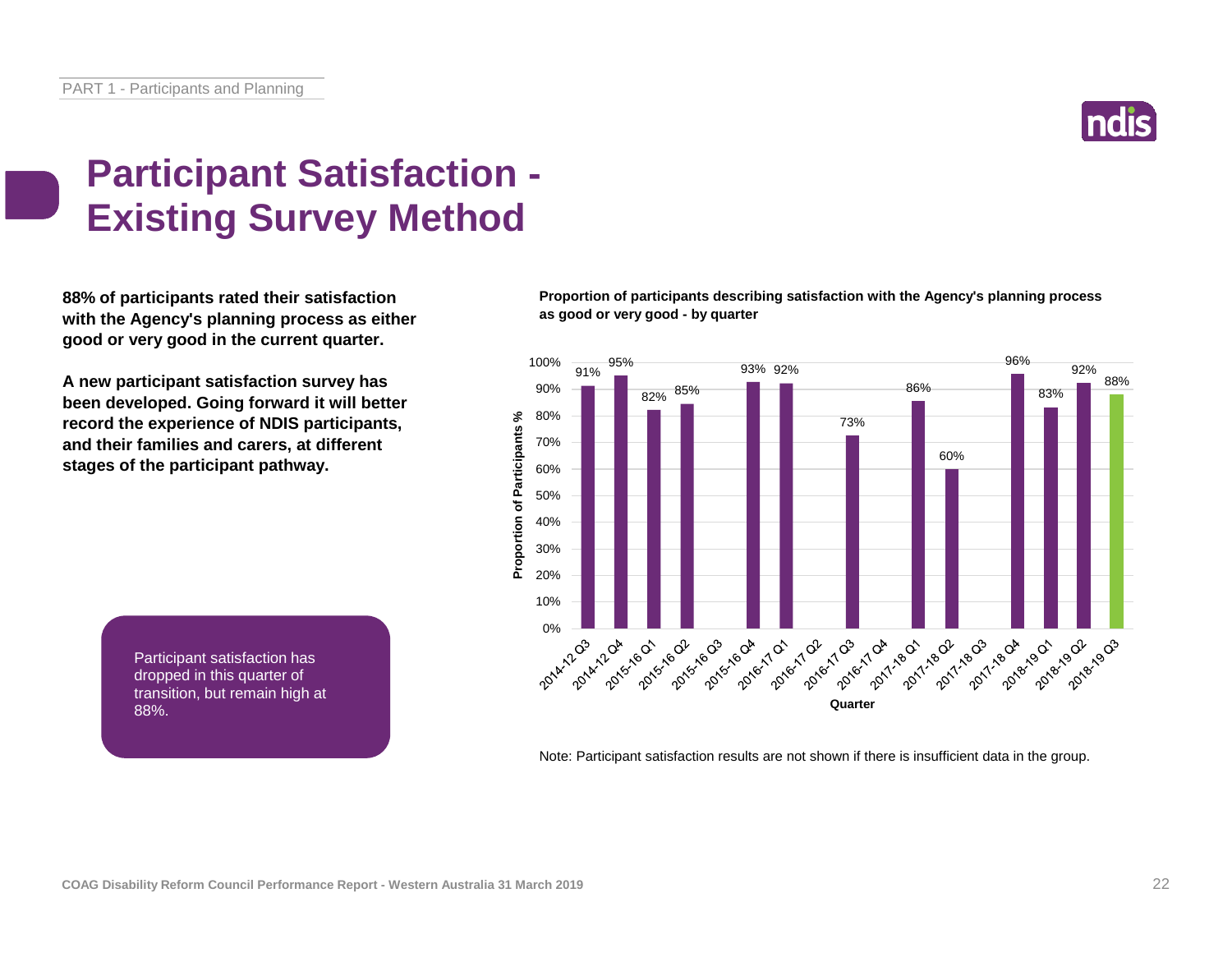# **Committed Supports and Payments**

Both committed and paid supports to participants are increasing in line with the growing scheme.

Of the \$795.9 million that has been committed in participant plans, \$553.2 million has been paid to date.



**Western Australia - 31 March 2019**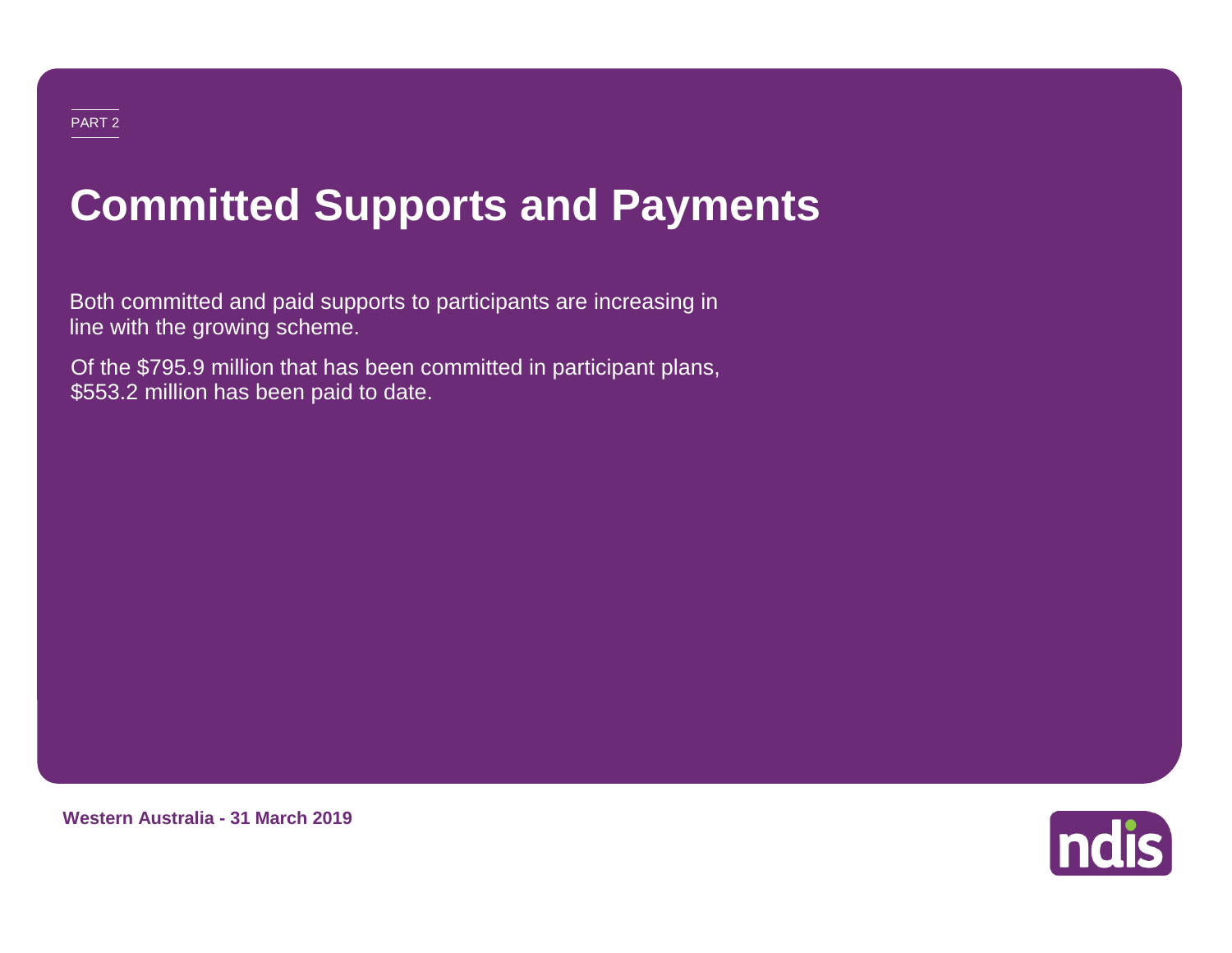## **Summary**

**This section presents information on the amount committed in plans and payments to service providers and participants.**

#### **Key Statistics** SUMMARY OF PAYMENTS FOR SUPPORTS PROVIDED BY FINANCIAL YEAR SINCE THE NDIS TRIAL WAS LAUNCHED: 2014-15: \$10.9M 2015-16: \$51.1M 2016-17: \$131.9M 2017-18: \$161.6M 2018-19: \$197.8M TO DATE. PERCENTAGE OF COMMITTED SUPPORTS UTILISATION BY FINANCIAL YEAR: 2014-15: 58% 2015-16: 73% 2016-17: 79% 2017-18: 75% UTILISATION OF COMMITTED SUPPORTS IN 2018-19 IS STILL EMERGING. MILLION OF **COMMITTED** SUPPORTS IN RESPECT OF PRIOR FINANCIAL YEARS INCLUDING TRIAL **\$470.0** MILLION OF SUPPORTS IN RESPECT OF 2018-19 TO DATE **\$325.9**

**ndis**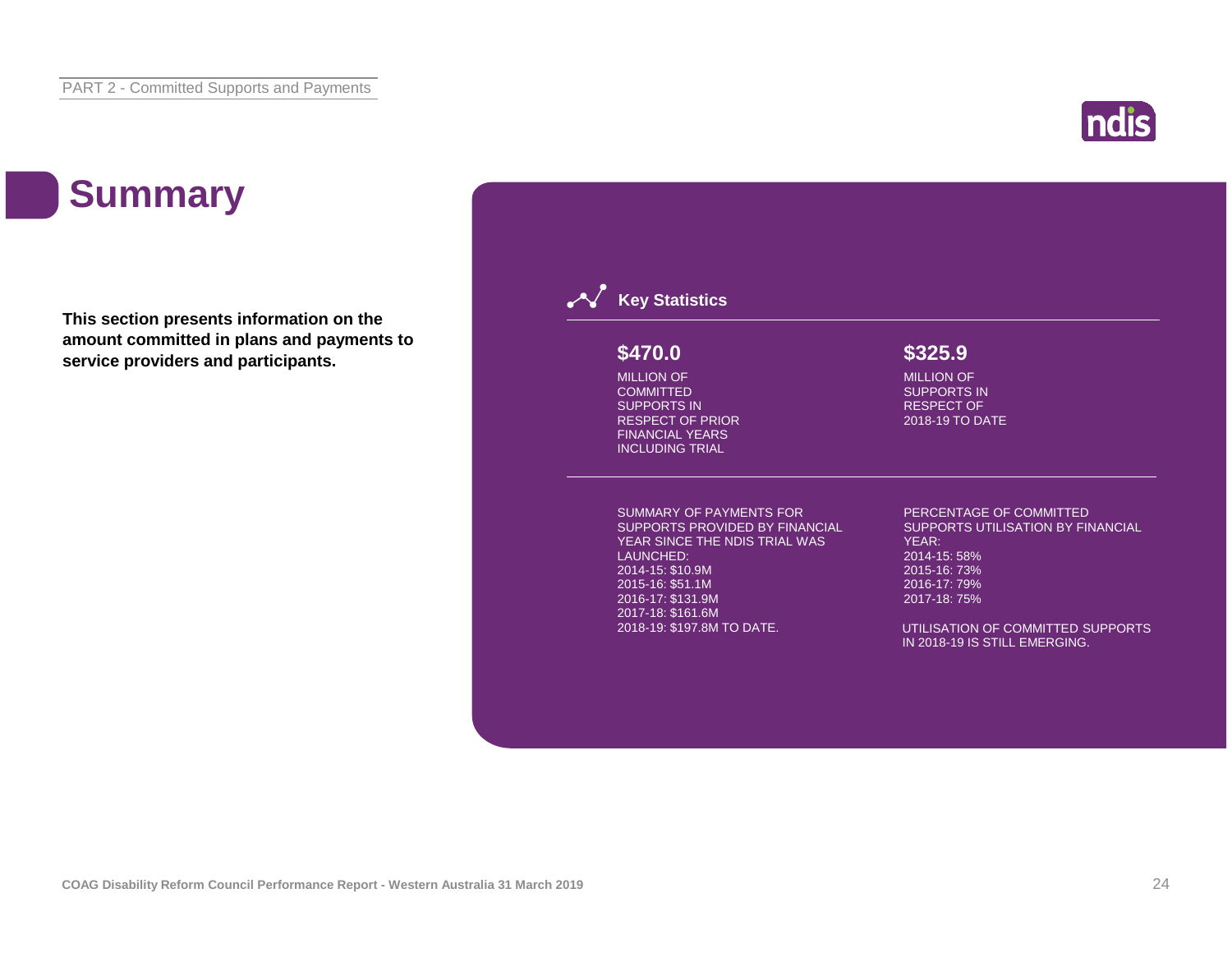

### **Committed Supports and Payments**

**This data shows the committed supports by the year they are expected to be provided, in comparison to the committed supports that have been paid.**

**Of the \$795.9 million that has been committed in participant plans, \$553.2 million has been paid to date.**

**Summary of committed supports paid in financial years since the NDIS launched: 2014-15: \$10.9m 2015-16: \$51.1m 2016-17: \$131.9m 2017-18: \$161.6m 2018-19 to date: \$197.8m**

**Committed and paid by expected support year**

| <b>SMillion</b>  |     |      |      |       |       | , 2013-14 │ 2014-15 │ 2015-16 │ 2016-17 │ 2017-18 │ 2018-19 to date | Total |
|------------------|-----|------|------|-------|-------|---------------------------------------------------------------------|-------|
| 'Total committed | N/A | 18.9 | 69.6 | 166.3 | 215.2 | 325.9                                                               | 795.9 |
| 'Total paid      | N/A | 10.9 | 51.1 | 131.9 | 161.6 | 197.8                                                               | 553.2 |

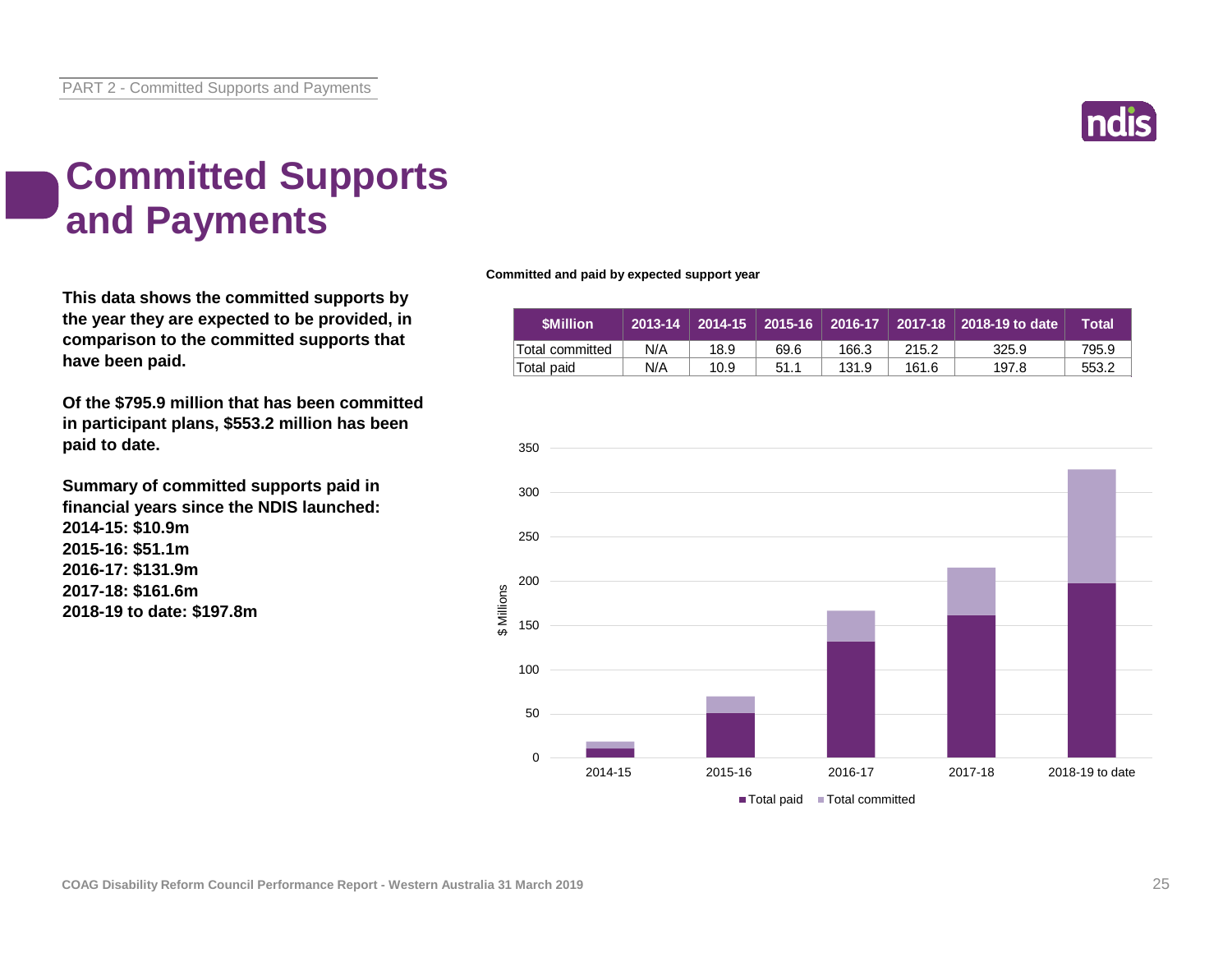

#### **Committed Supports by Cost Band**

**This quarter, the distribution of average annualised committed supports has remained consistent with prior quarters. This is the case whether Supported Independent Living (SIL) supports are included or excluded in the figures.**



**Distribution of average annualised committed supports by cost band (excluding SIL)** 

**Distribution of average annualised committed supports by cost band (including SIL)** 

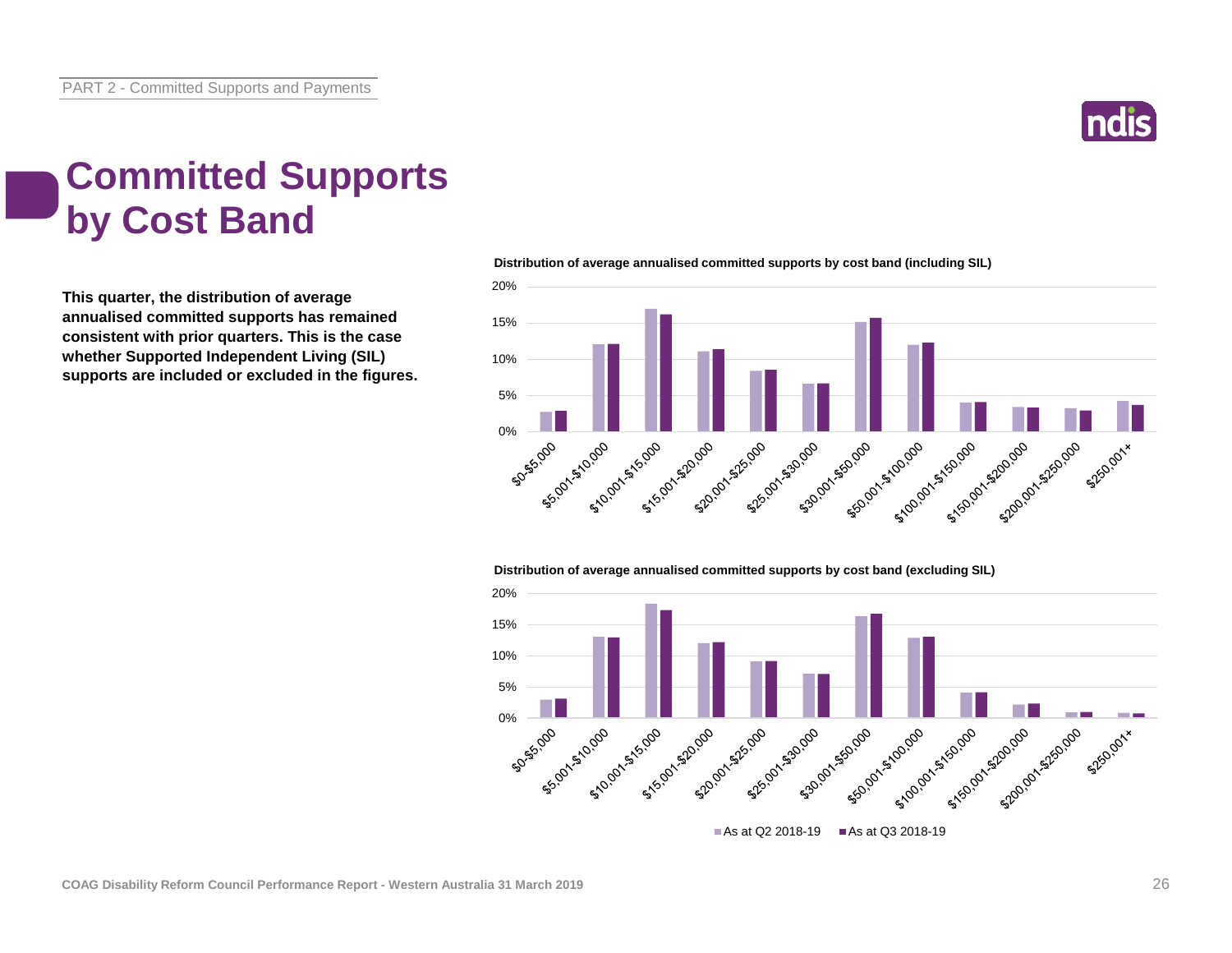

### **Committed Supports by Age Band**

**This quarter, the average annualised committed supports have remained consistent with prior quarters for children and there has been a small reduction for each adult age group.**

**Average annualised committed supports by age band**



Note: The age eligibility requirements for the NDIS are based on the age as at the access request date. Participants with their initial plan approved aged 65+ have turned 65 since their access request was received.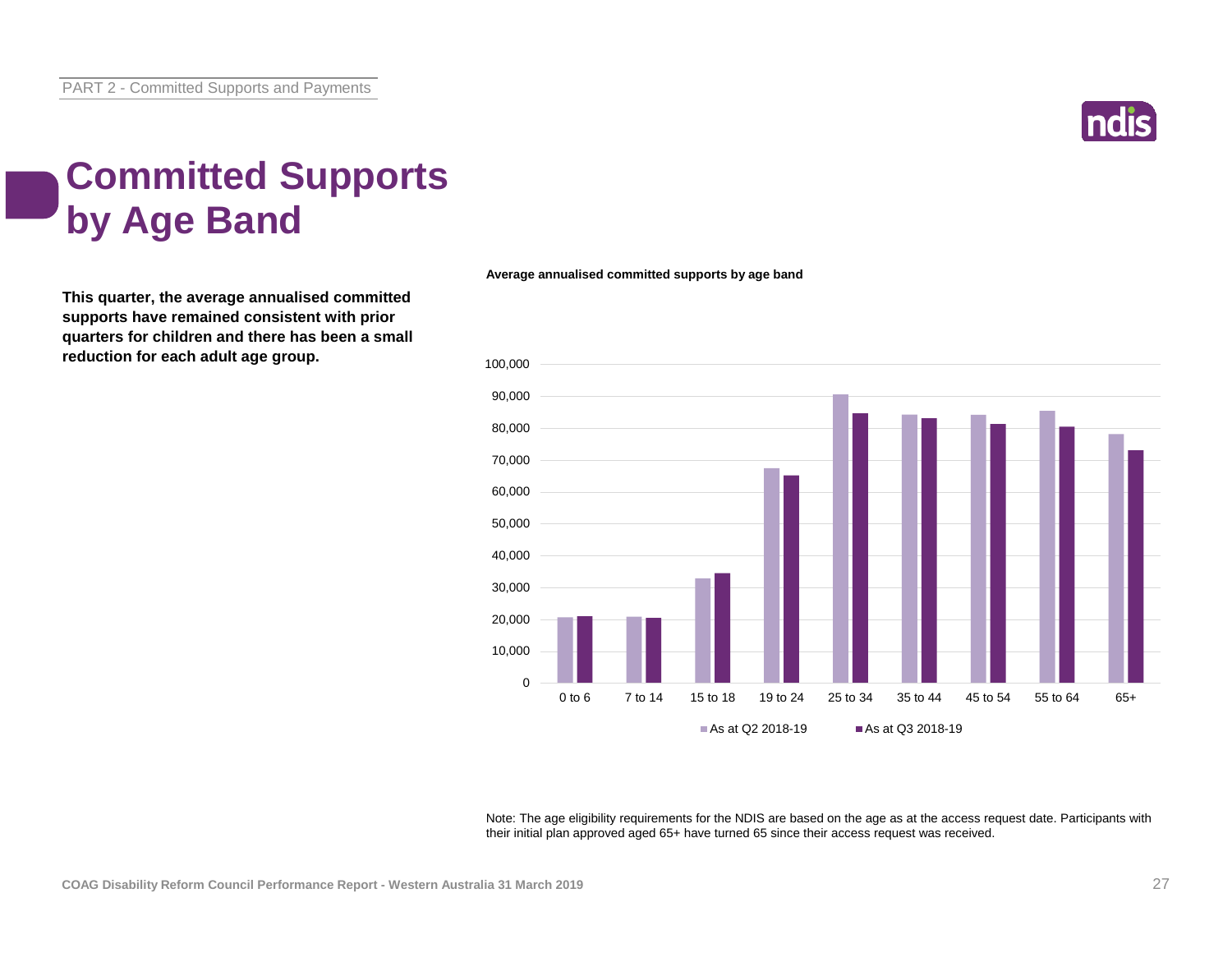

### **Committed Supports by Disability Group**

**The highest average annualised committed supports are for participants with Acquired Brain Injury, Spinal Cord Injury and Stroke.**



#### **Average annualised committed supports by primary disability group**

Note: Average annualised committed supports are not shown if there are insufficient data in the group.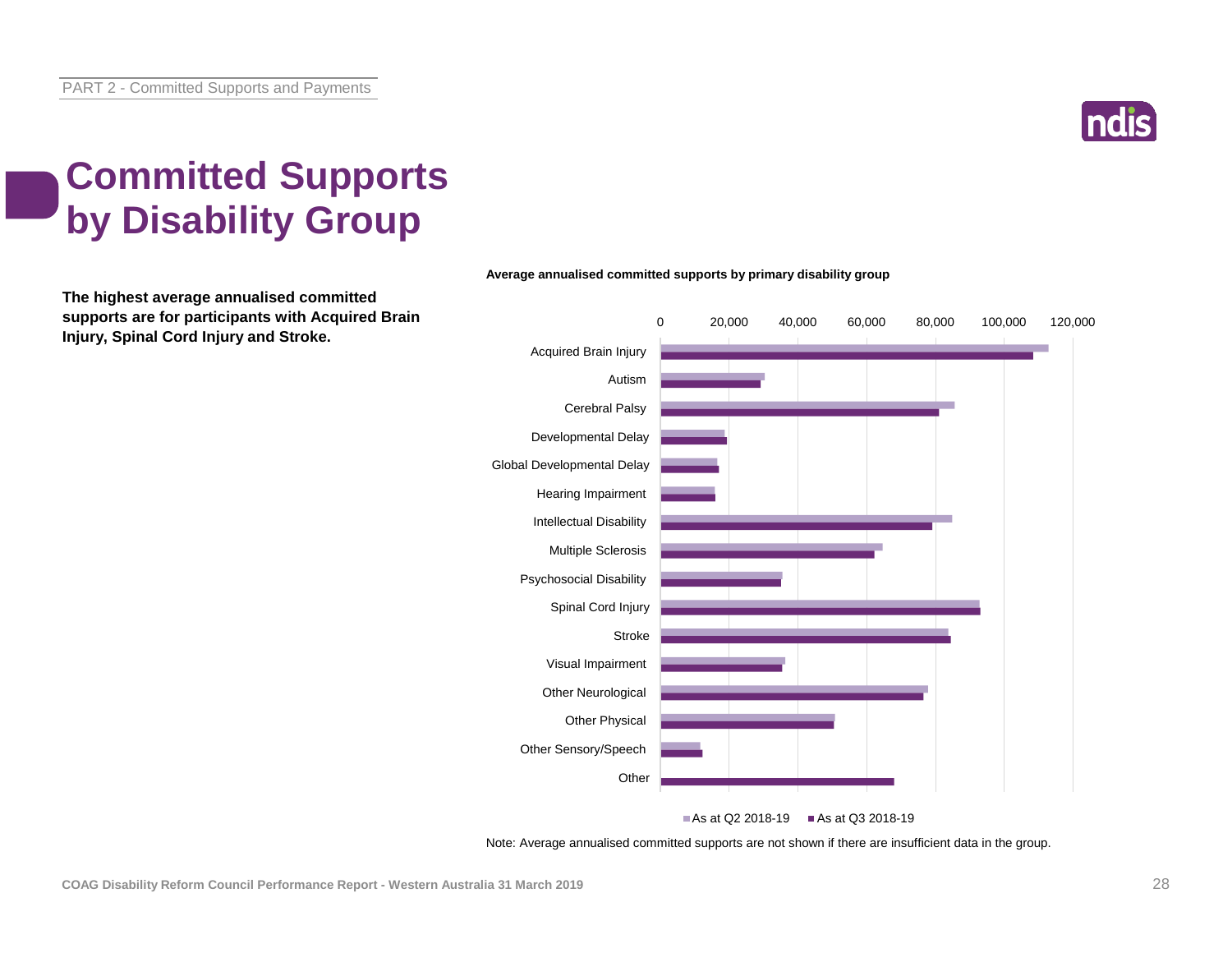

### **Committed Supports by Level of Function**

**The average annualised committed supports generally increase among participants with higher needs.**



**Average annualised committed supports by level of function**

Note 1: Average annualised committed supports are not shown if there are insufficient data in the group. Note 2: High, medium and low function is relative within the NDIS population and not comparable to the general population. Note 3: An ICT issue has been identified and as a result, reporting by level of function is not accurate. This issue is currently under investigation and will be reconciled for reporting as at 30 June 2019.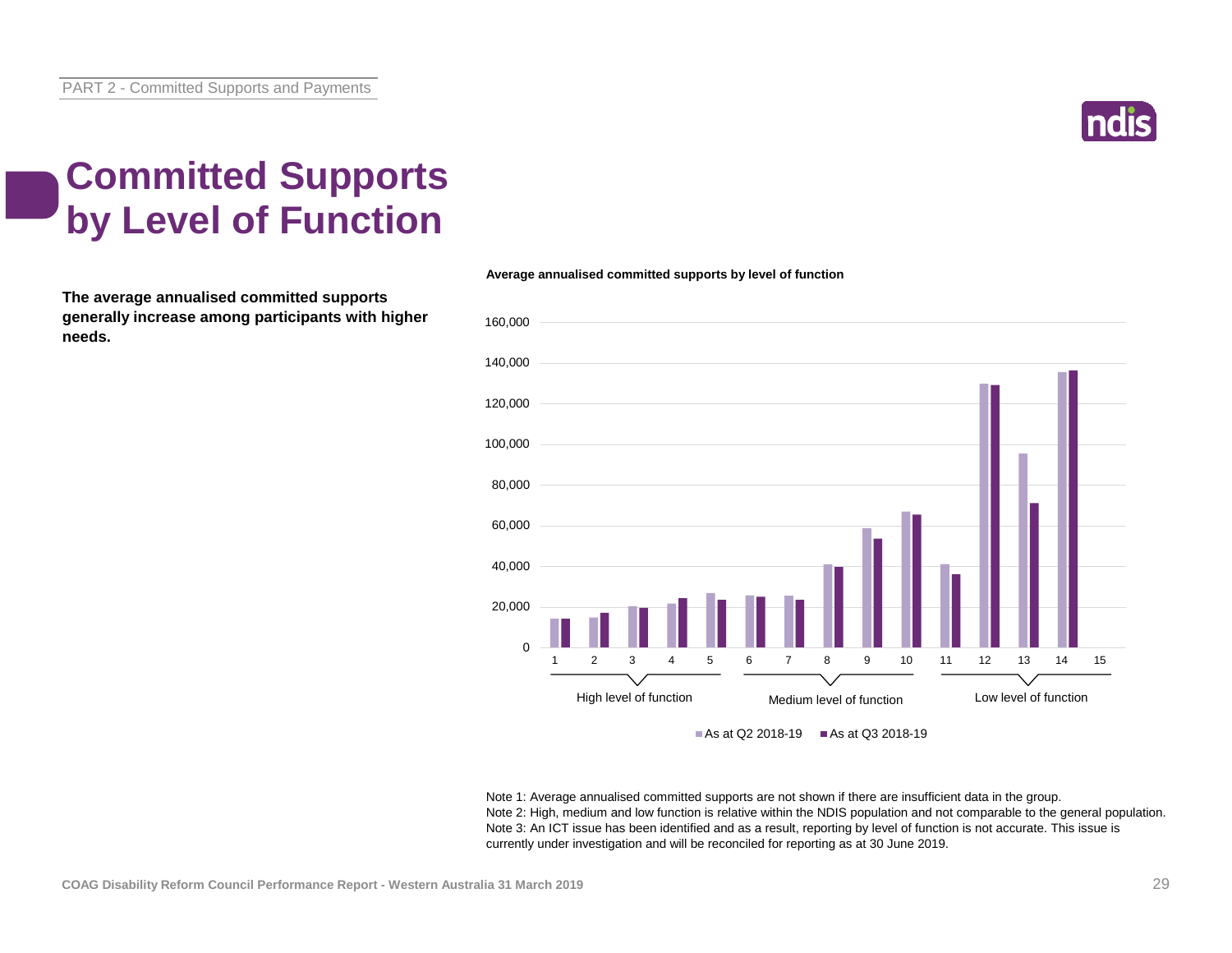

#### **Utilisation of Committed Supports**

**This data demonstrates the utilisation of committed supports by the year they were expected to be provided at 31 December 2018 and 31 March 2019.** 

**As there is a lag between when support is provided and when it is paid, the utilisation in 2018-19 will increase.**

**Experience shows that participants utilise less of their first plan, compared with their second and subsequent plans, as it takes time to familiarise with the NDIS and decide which supports to use.** 



**Utilisation of committed supports as at 31 December 2018 and 31 March 2019**

Note: A retrospective adjustment has caused a reduction in 2016-17 committed supports and as a result, an increase in utilisation for the period.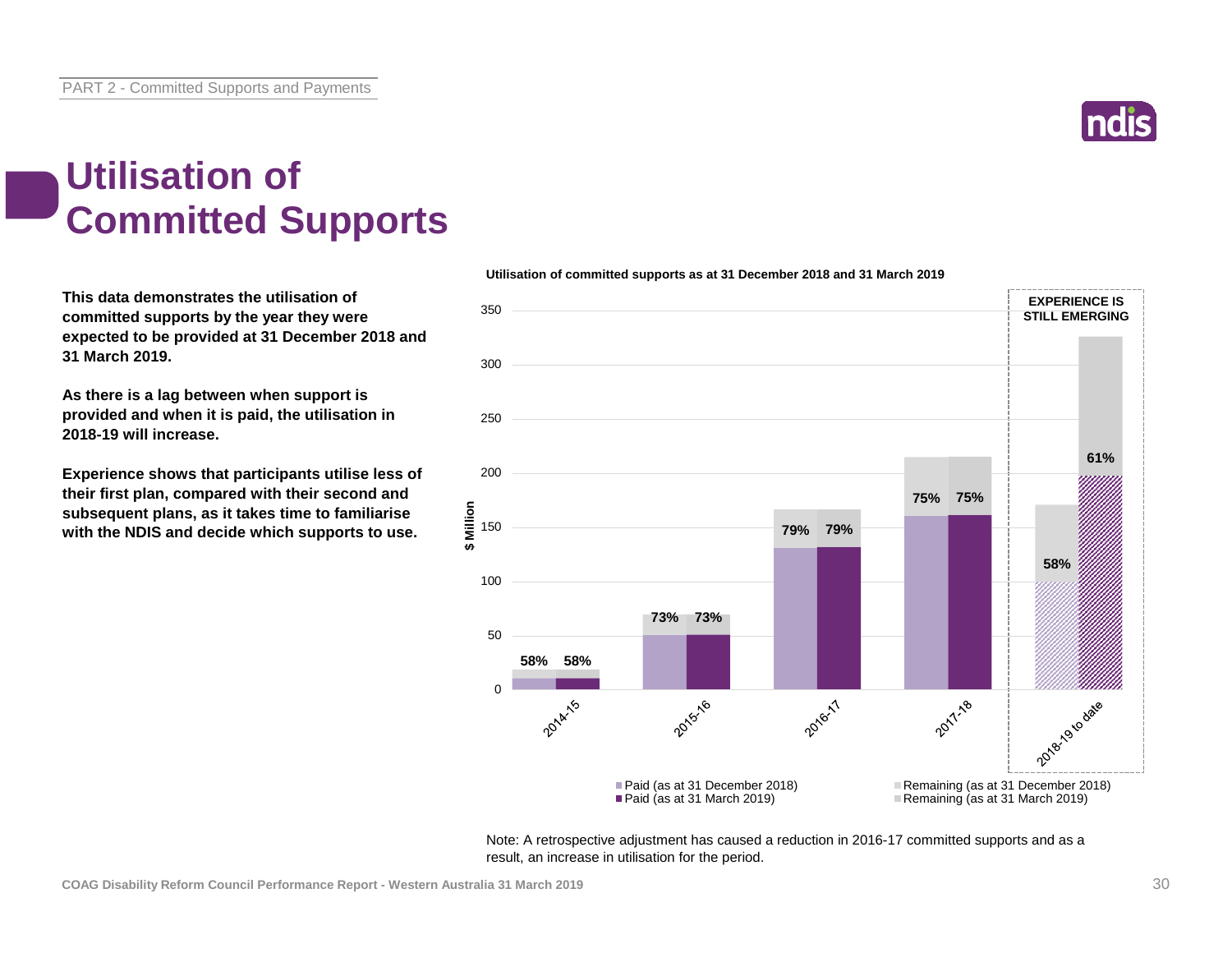#### PART 3

### **Providers and Markets**

The provider network grows in scale and diversity, increasing participants' access to high quality services.

There were a total of 1,115 providers at 31 March 2019, representing a 5% increase on last quarter. Of these, 41% were active.



**Western Australia - 31 March 2019**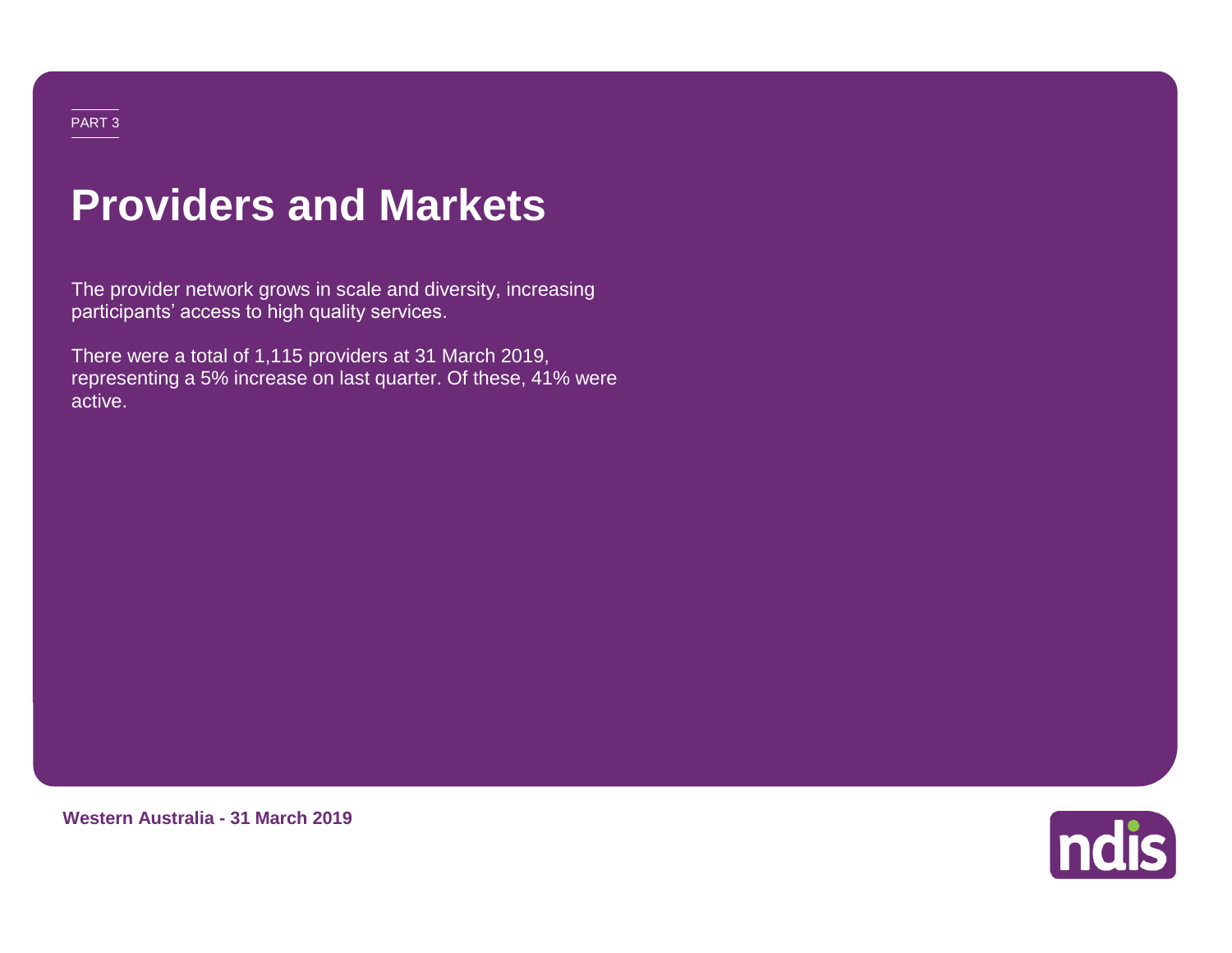## **Summary**

**This section contains information on registered service providers and the market, with key provider and market indicators presented.**

#### **Provider registration**

- **To provide supports to NDIS participants, a service provider is required to register and be approved by the NDIA.**
- **Providers register with the NDIA by submitting a registration request, indicating the types of support they are accredited to provide.**

#### **How providers interact with participants**

- **NDIS participants have the flexibility to choose the providers who support them.**
- **Providers are paid for disability supports and services provided to the participants.**

| 1,115<br><b>APPROVED</b><br>PROVIDERS, 41%<br>OF WHICH WERE<br><b>ACTIVE IN</b><br><b>WESTERN</b><br><b>AUSTRALIA AT 31</b><br><b>MARCH 2019</b> | 75-95%<br>OF PAYMENTS<br><b>MADE BY THE</b><br><b>NDIA ARE</b><br><b>RECEIVED BY</b><br>25% OF<br><b>PROVIDERS</b> | 20%<br>OF SERVICE<br><b>PROVIDERS ARE</b><br><b>INDIVIDUALS/</b><br><b>SOLE TRADERS</b> | <b>ASSISTANCE</b><br><b>PRODUCTS FOR</b><br>PERSONAL CARE AND<br><b>SAFETY HAS THE</b><br><b>HIGHEST NUMBER OF</b><br><b>APPROVED SERVICE</b><br>PROVIDERS.<br><b>FOLLOWED BY</b><br><b>THERAPEUTIC</b><br><b>SUPPORTS AND</b><br>PERSONAL MOBILITY |  |
|--------------------------------------------------------------------------------------------------------------------------------------------------|--------------------------------------------------------------------------------------------------------------------|-----------------------------------------------------------------------------------------|-----------------------------------------------------------------------------------------------------------------------------------------------------------------------------------------------------------------------------------------------------|--|
|                                                                                                                                                  |                                                                                                                    |                                                                                         | <b>EQUIPMENT</b>                                                                                                                                                                                                                                    |  |

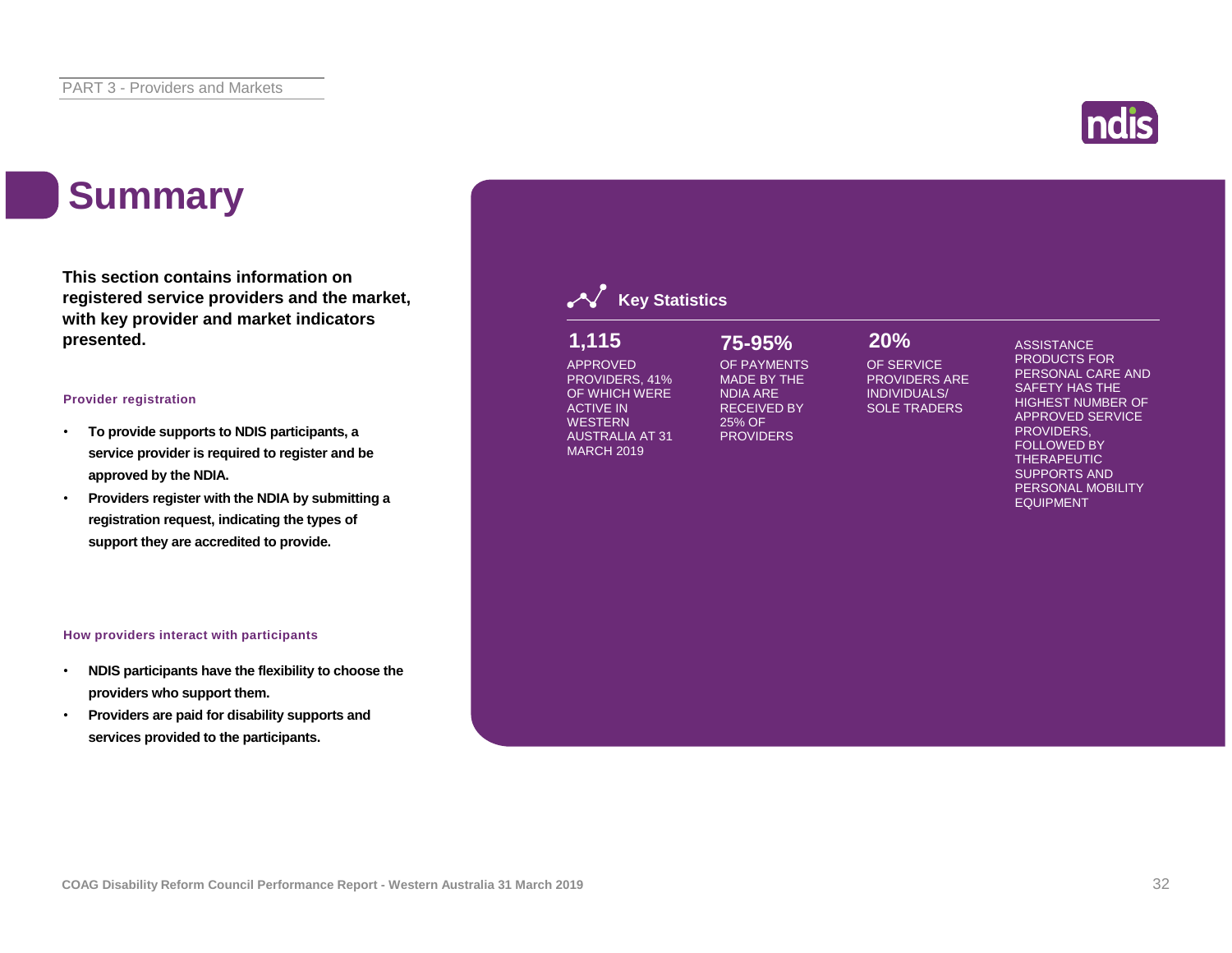

#### **Providers over time**

As at 31 March 2019, there were 1,115 registered **Approved providers over time by type of provider service providers, of which 226 were individual/sole trader operated businesses and 889 were companies or organisations.**



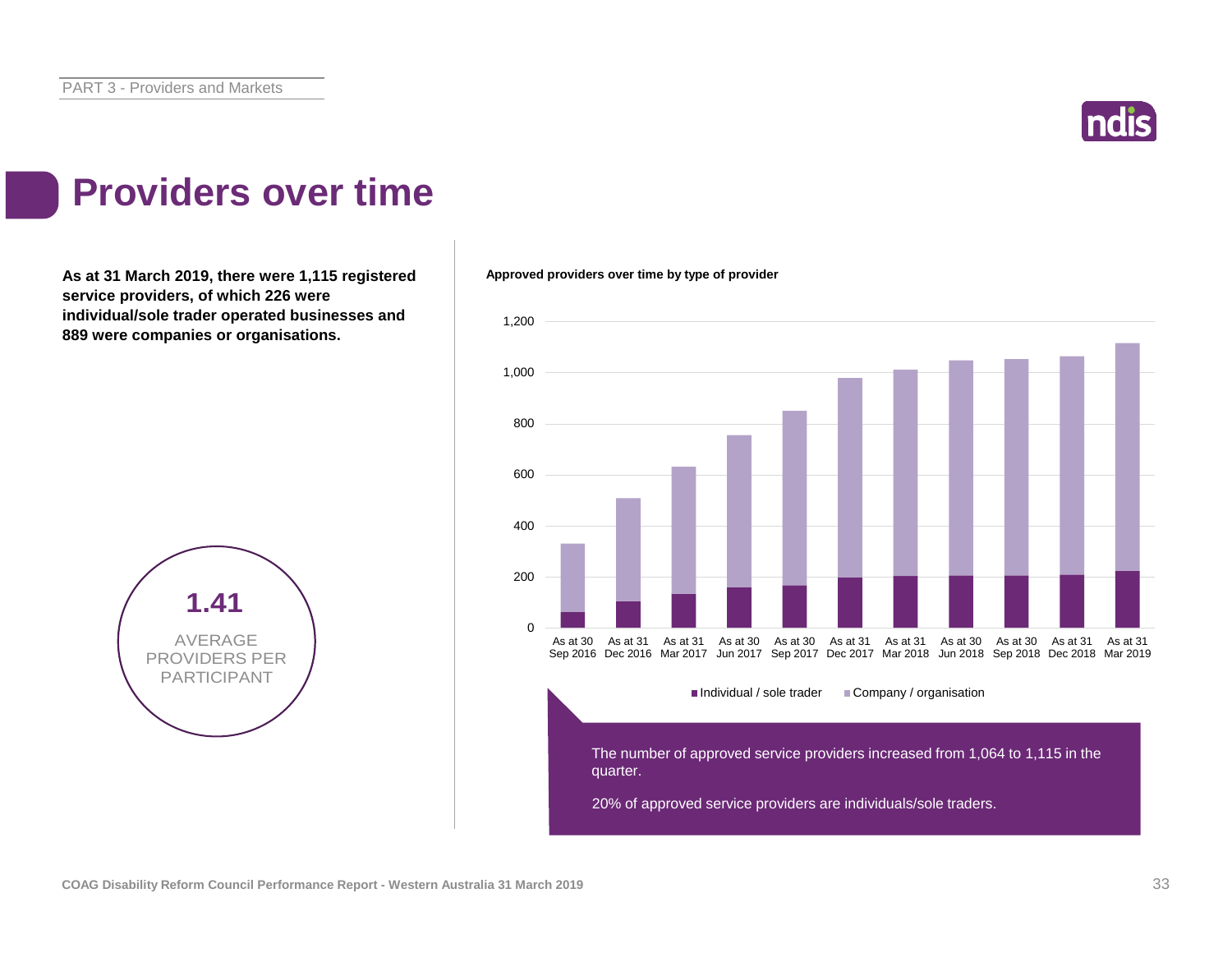

#### **Proportion of Active Providers Active** (41%)

**As at 31 March 2019, 41% of providers were active and 59% were inactive.**

**Of the total providers, 172 began delivering new supports in the quarter.**





**Not yet active (59%)**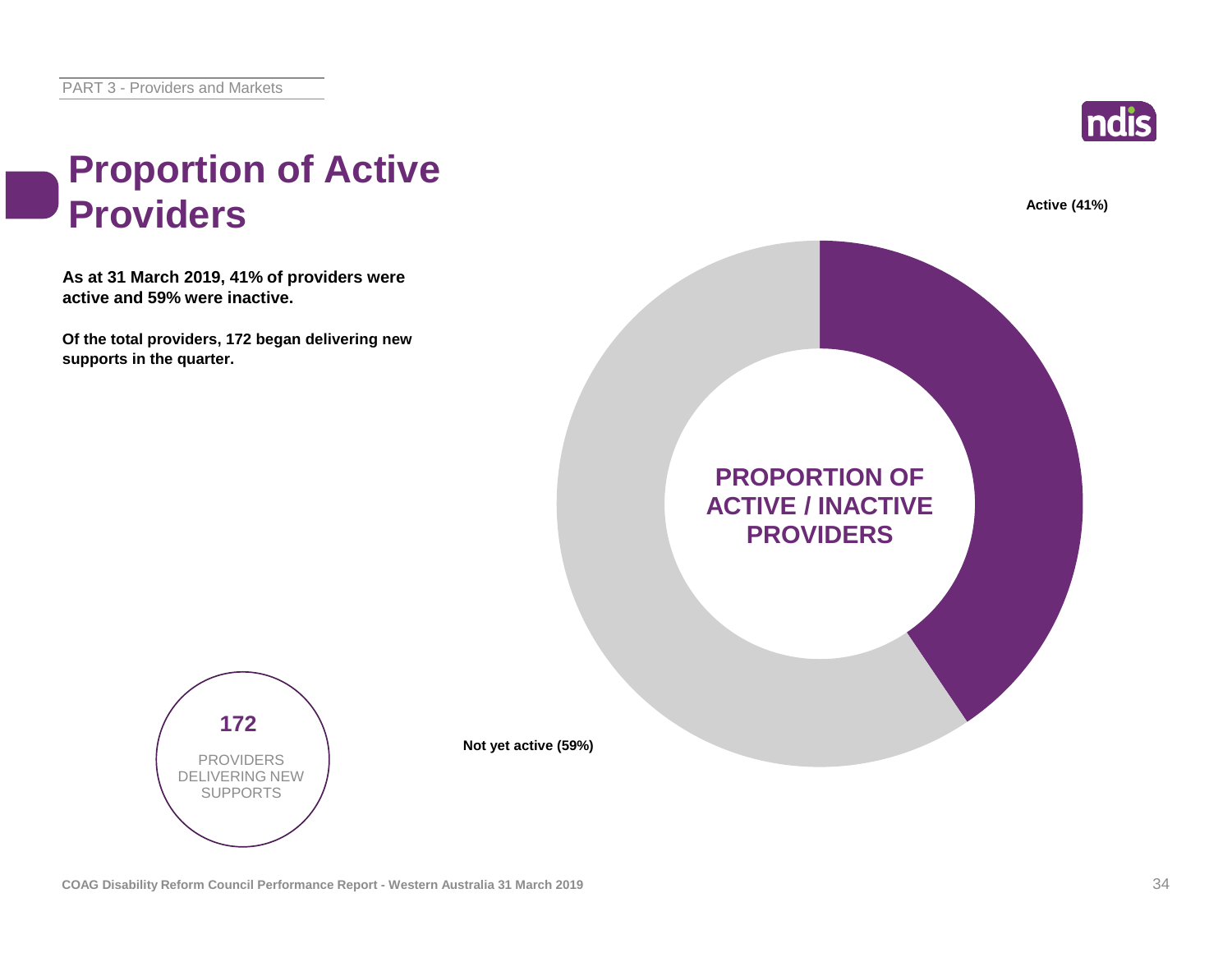

### **Approved Registration groups**

**The number of approved providers has** *Approved providers by registration group and percentage change over the quarter***<br>
<b>100** 50 100 **increased for most registration groups over the quarter.**

**The registration groups with the largest numbers of approved providers continue to grow:**

**• Assistance products for personal care and safety: from 309 to 316 (2% increase)**

**• Therapeutic Supports: from 255 to 273 (7% increase)**

**• Personal Mobility Equipment: from 235 to 243 (3% increase)**

**• Household Tasks: from 187 to 203 (9% increase)**

**• Assistance with travel/transport arrangements: from 183 to 195 (7% increase)**



As at 31 March 2019 As at 31 December 2018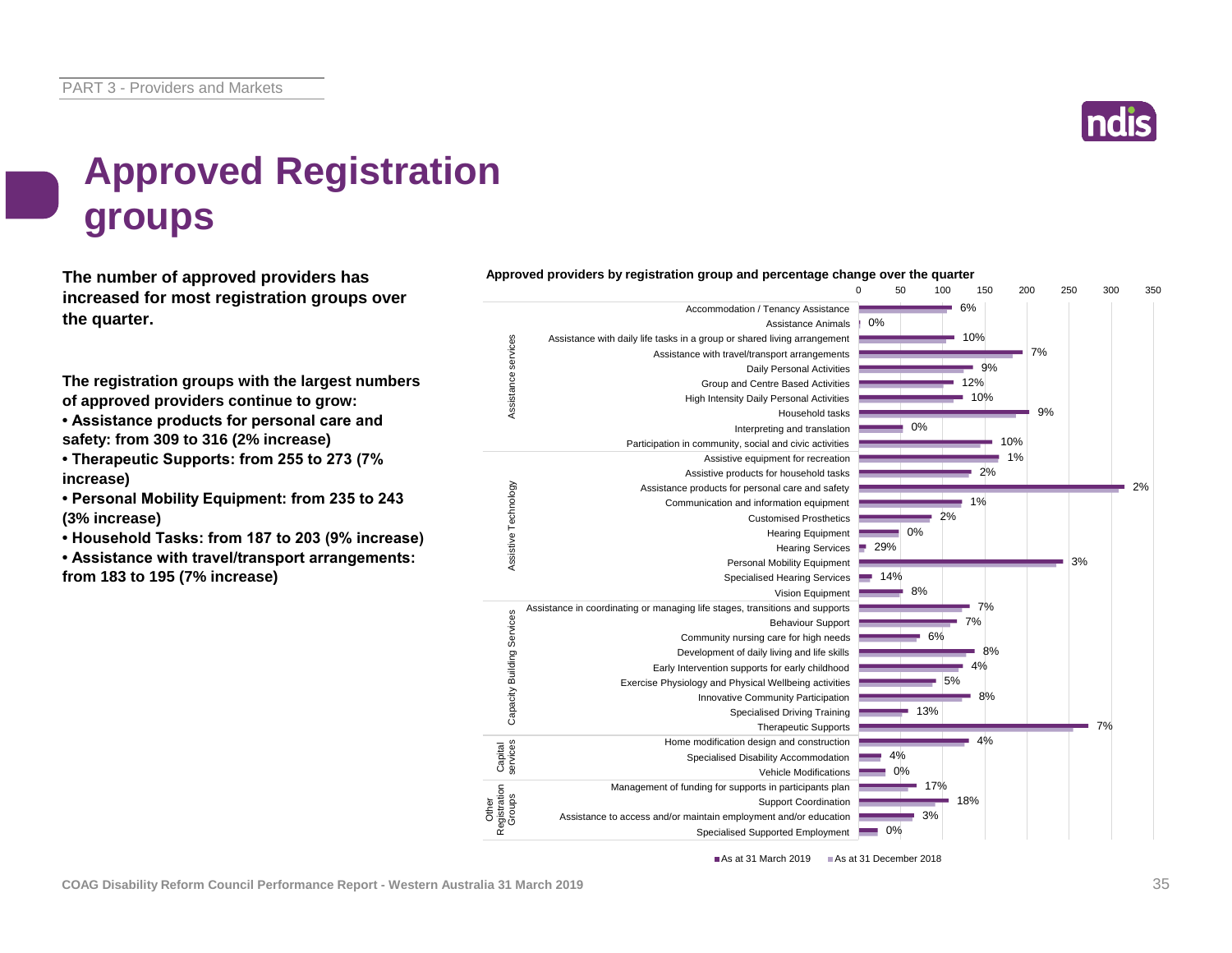

### **Active Registration groups**

**The number of active providers in each registration group has increased for most registration groups over the quarter.**

**The registration groups with the largest numbers of active providers grew during the quarter:**

**• Therapeutic Supports: from 145 to 171 (18% increase)**

**• Assistance products for personal care and safety: from 98 to 112 (14% increase)**

**• Participation in community, social and civic activities: from 95 to 108 (14% increase)**

**• Daily Personal Activities: from 82 to 93 (13% increase)**

**• Assistance in coordinating or managing life stages, transitions and supports: from 72 to 79 (10% increase)**

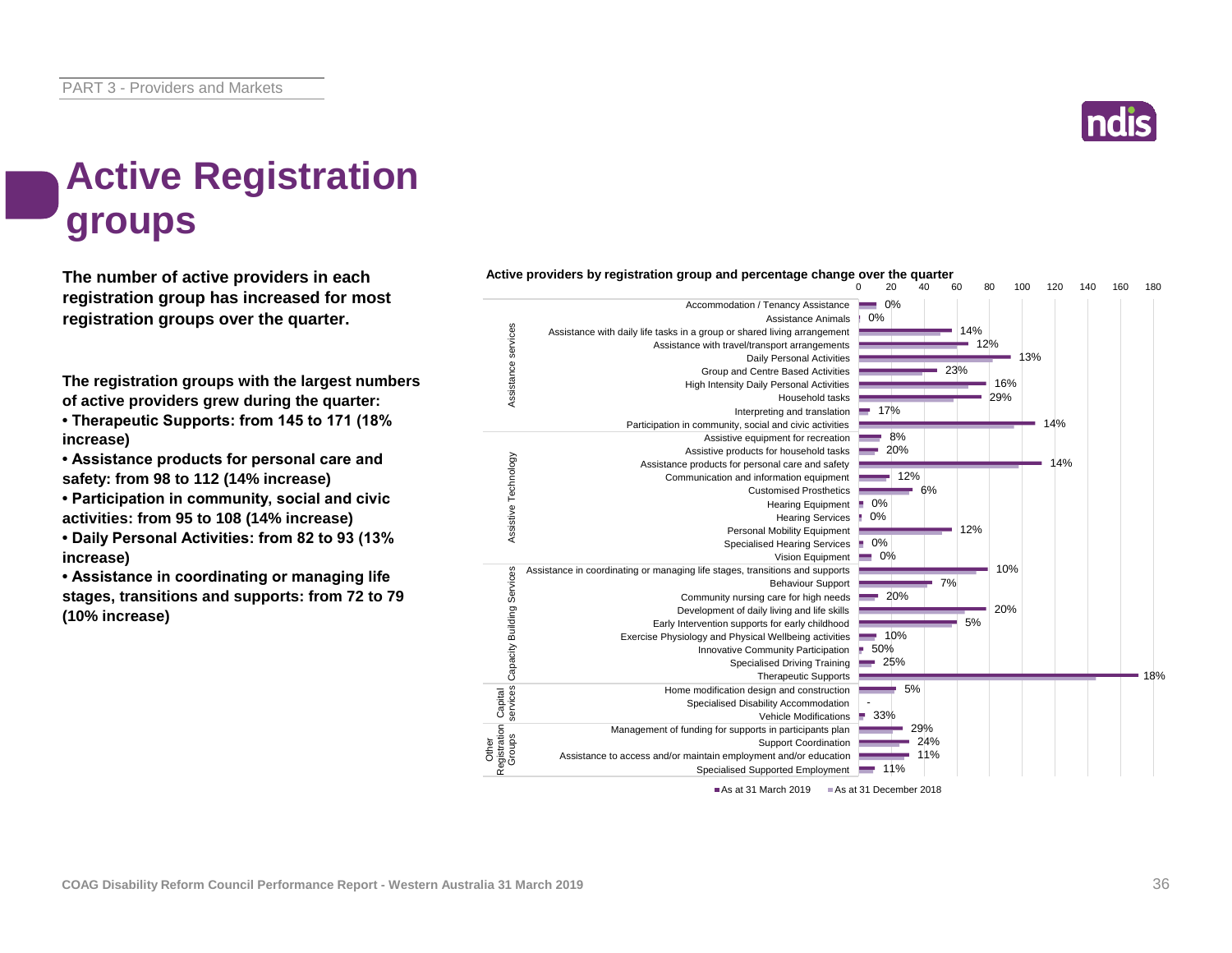

#### **Market share of top providers**

**25% of service providers received 75-95% of Market share of the top 25% of providers by registration group. the dollars paid for major registration groups.**



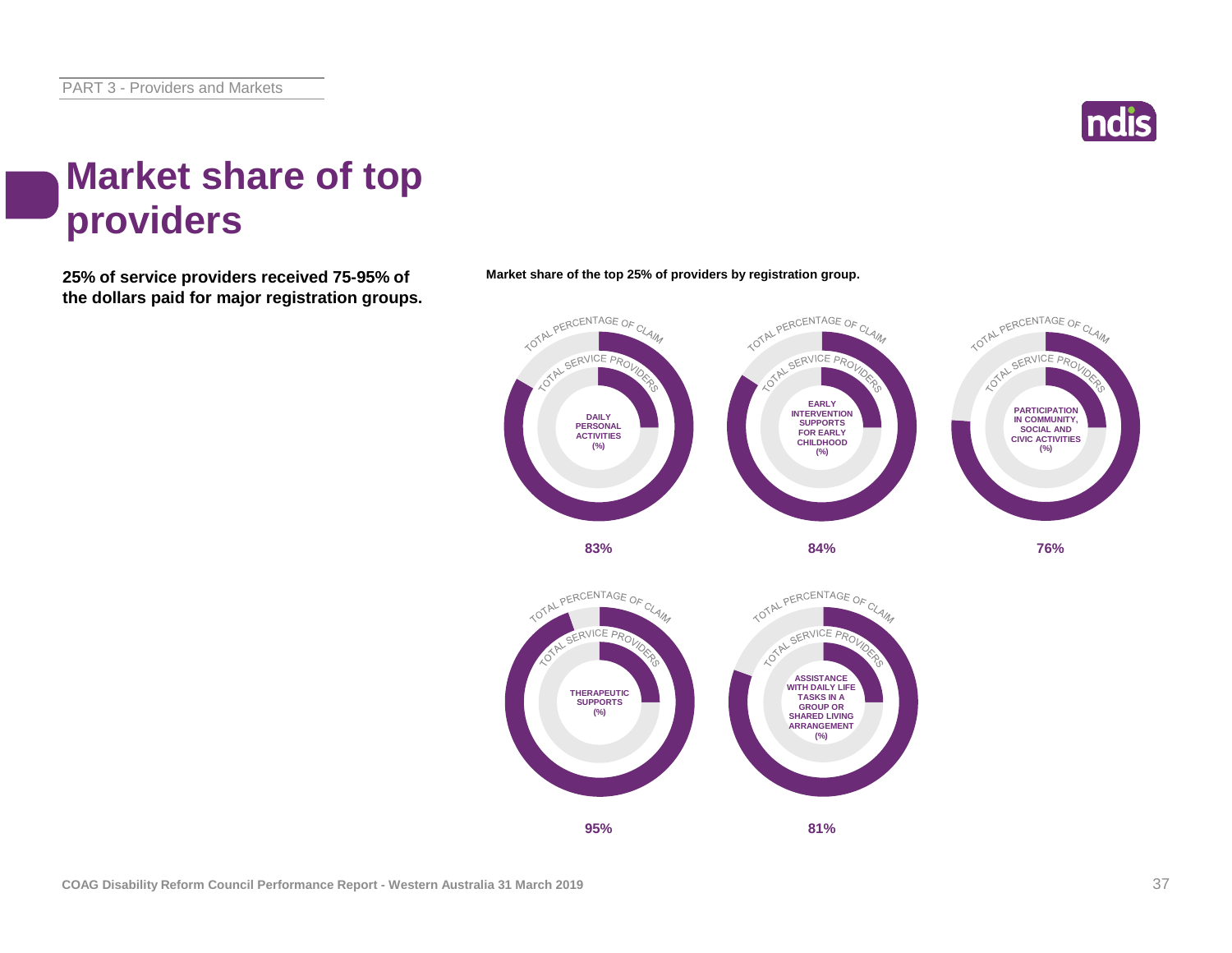# **Information, Linkages and Capacity Building**

Information, Linkages and Capacity Building was covered in the national version of the COAG Quarterly Performance Report.

**Western Australia - 31 March 2019**

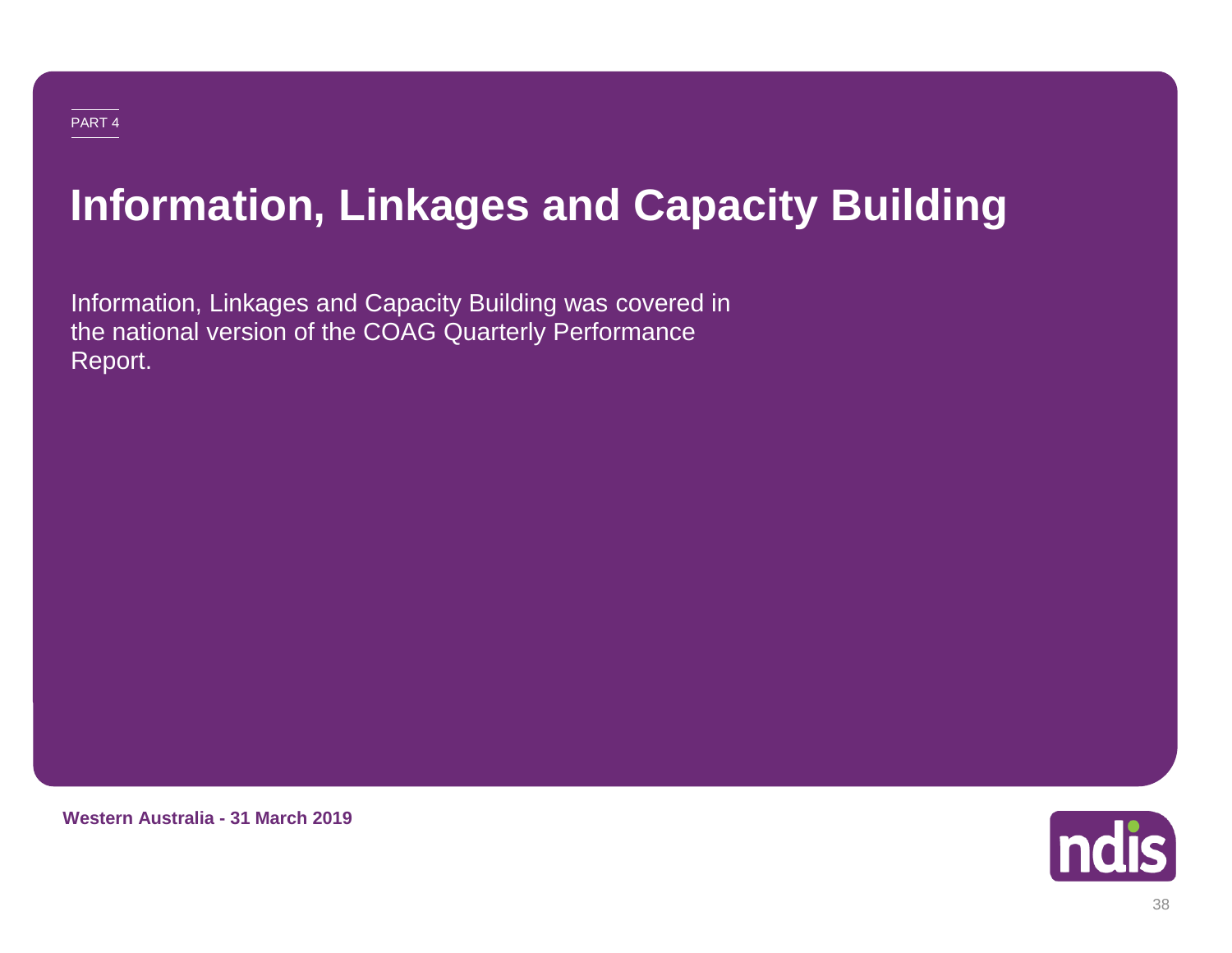#### PART 5

### **Mainstream Interface**

The proportion of participants entering in the current quarter and accessing mainstream services is slightly lower compared to prior quarters.

**Western Australia - 31 March 2019**

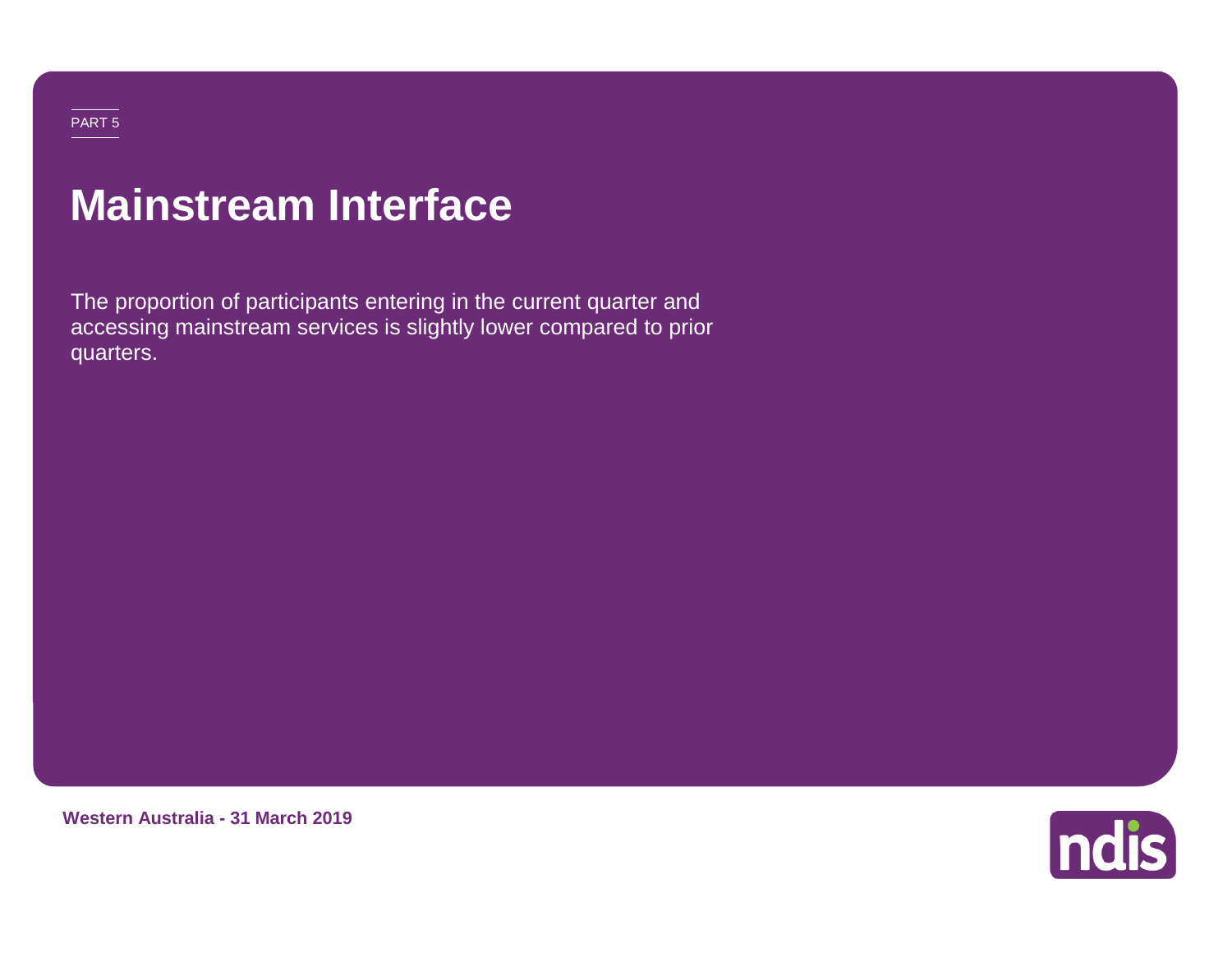

### **Mainstream Interface**

**Of the total number of active participants with a plan approved in 2018-19 Q3, 89% access mainstream services, a slight decrease from prior quarters. Participants are accessing mainstream services predominantly for health and wellbeing, lifelong learning and daily activities.**